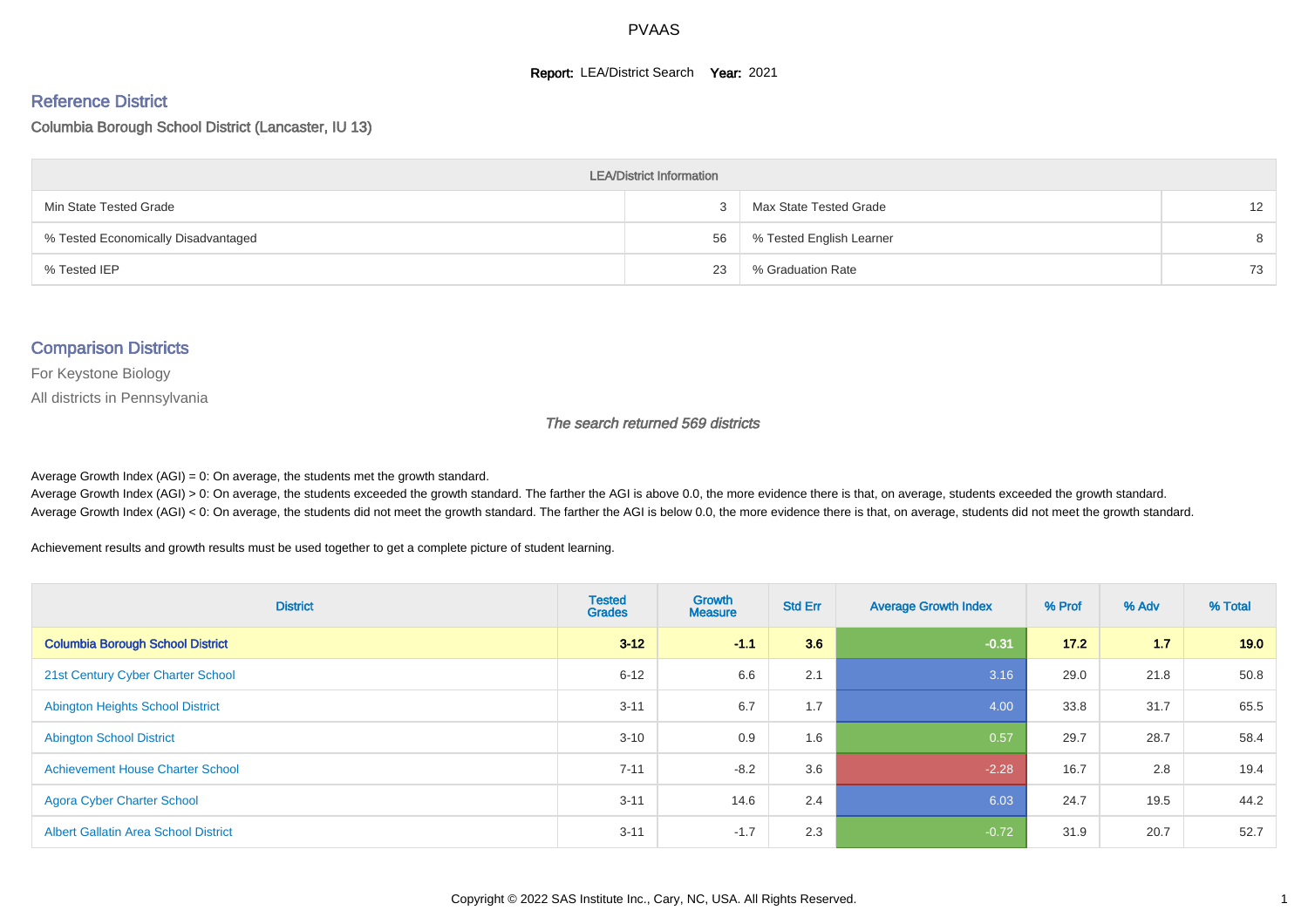| <b>District</b>                          | <b>Tested</b><br><b>Grades</b> | <b>Growth</b><br><b>Measure</b> | <b>Std Err</b> | <b>Average Growth Index</b> | % Prof | % Adv   | % Total |
|------------------------------------------|--------------------------------|---------------------------------|----------------|-----------------------------|--------|---------|---------|
| <b>Columbia Borough School District</b>  | $3 - 12$                       | $-1.1$                          | 3.6            | $-0.31$                     | 17.2   | 1.7     | 19.0    |
| <b>Aliquippa School District</b>         | $3 - 11$                       | $-20.0$                         | 3.6            | $-5.54$                     | 1.7    | $0.0\,$ | $1.7$   |
| <b>Allegheny Valley School District</b>  | $3 - 11$                       | $-1.9$                          | 3.9            | $-0.48$                     | 31.8   | 11.4    | 43.2    |
| Allegheny-Clarion Valley School District | $3 - 10$                       | 12.3                            | 4.1            | 3.03                        | 33.3   | 19.0    | 52.4    |
| <b>Allentown City School District</b>    | $3 - 12$                       | $-16.9$                         | 1.4            | $-12.37$                    | 5.9    | 0.4     | 6.3     |
| <b>Altoona Area School District</b>      | $3 - 12$                       | 0.1                             | 1.5            | 0.07                        | 29.0   | 13.8    | 42.8    |
| Ambridge Area School District            | $3 - 12$                       | $-19.4$                         | 2.5            | $-7.64$                     | 23.2   | 5.6     | 28.9    |
| <b>Annville-Cleona School District</b>   | $3 - 12$                       | 1.1                             | 2.4            | 0.45                        | 34.8   | 13.6    | 48.5    |
| <b>Antietam School District</b>          | $3 - 10$                       | $-9.5$                          | 3.7            | $-2.57$                     | 20.9   | 1.5     | 22.4    |
| <b>Apollo-Ridge School District</b>      | $3 - 12$                       | 9.5                             | 3.0            | 3.23                        | 34.0   | 9.4     | 43.4    |
| <b>Armstrong School District</b>         | $3 - 11$                       | 9.8                             | 1.6            | 6.22                        | 32.8   | 24.6    | 57.4    |
| Aspira Bilingual Cyber Charter School    | $3 - 11$                       | 5.1                             | 5.8            | 0.87                        | 4.8    | 0.0     | 4.8     |
| <b>Athens Area School District</b>       | $3 - 11$                       | 2.6                             | 2.3            | 1.11                        | 34.9   | 12.3    | 47.3    |
| <b>Austin Area School District</b>       | $3 - 11$                       | 2.6                             | 6.0            | 0.43                        | 25.0   | 18.8    | 43.8    |
| <b>Avella Area School District</b>       | $3 - 12$                       | 1.6                             | 4.7            | 0.34                        | 34.8   | 7.2     | 42.0    |
| <b>Avon Grove Charter School</b>         | $3 - 11$                       | 9.8                             | 3.1            | 3.18                        | 32.4   | 26.0    | 58.4    |
| <b>Avon Grove School District</b>        | $3 - 10$                       | 7.6                             | 1.4            | 5.29                        | 33.7   | 33.2    | 67.0    |
| <b>Avonworth School District</b>         | $3 - 10$                       | $-6.2$                          | 2.3            | $-2.68$                     | 35.9   | 14.1    | 50.0    |
| <b>Bald Eagle Area School District</b>   | $3 - 11$                       | 7.6                             | 2.5            | 3.00                        | 31.6   | 15.6    | 47.3    |
| <b>Baldwin-Whitehall School District</b> | $3 - 11$                       | $-5.5$                          | 1.9            | $-2.93$                     | 32.0   | 14.7    | 46.7    |
| <b>Bangor Area School District</b>       | $3 - 12$                       | $-1.2$                          | 2.0            | $-0.60$                     | 25.8   | 12.7    | 38.5    |
| <b>Beaver Area School District</b>       | $3 - 10$                       | $-3.0$                          | 2.5            | $-1.16$                     | 25.8   | 27.8    | 53.6    |
| <b>Bedford Area School District</b>      | $3 - 11$                       | 6.4                             | 2.4            | 2.68                        | 31.0   | 20.6    | 51.6    |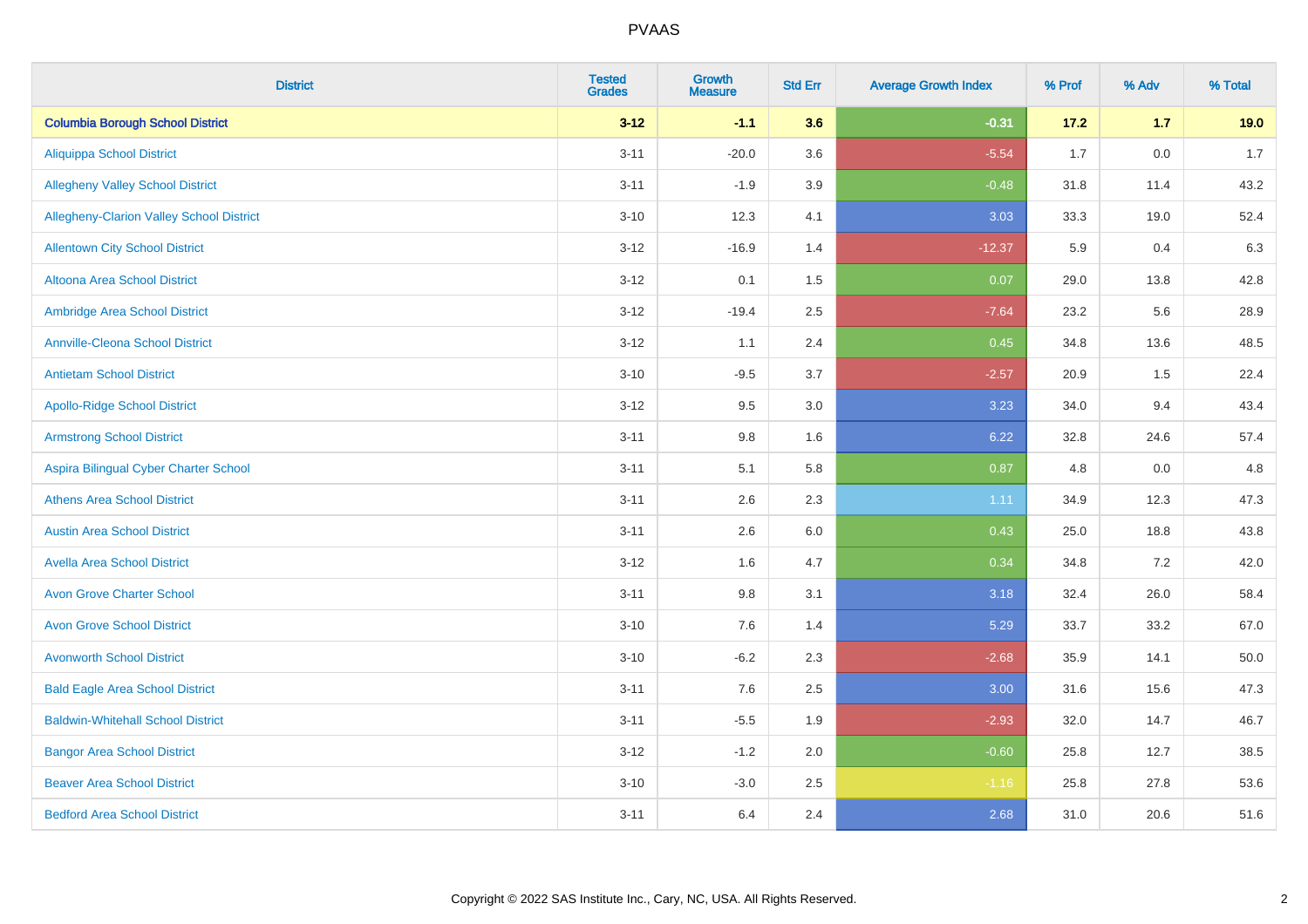| <b>District</b>                              | <b>Tested</b><br><b>Grades</b> | <b>Growth</b><br><b>Measure</b> | <b>Std Err</b> | <b>Average Growth Index</b> | % Prof | % Adv | % Total |
|----------------------------------------------|--------------------------------|---------------------------------|----------------|-----------------------------|--------|-------|---------|
| <b>Columbia Borough School District</b>      | $3 - 12$                       | $-1.1$                          | 3.6            | $-0.31$                     | 17.2   | 1.7   | 19.0    |
| <b>Belle Vernon Area School District</b>     | $3 - 11$                       | 11.1                            | 2.3            | 4.88                        | 31.6   | 25.4  | 57.1    |
| <b>Bellefonte Area School District</b>       | $3 - 11$                       | 6.7                             | 2.0            | 3.34                        | 28.8   | 21.5  | 50.2    |
| <b>Bellwood-Antis School District</b>        | $3 - 10$                       | 3.5                             | 2.8            | 1.24                        | 40.9   | 19.4  | 60.2    |
| <b>Belmont Charter School</b>                | $3 - 10$                       | 2.2                             | 3.4            | 0.64                        | 5.3    | 1.8   | 7.0     |
| <b>Bensalem Township School District</b>     | $3 - 11$                       | 1.0                             | 1.6            | 0.63                        | 24.3   | 10.7  | 34.9    |
| <b>Benton Area School District</b>           | $3 - 10$                       | 8.1                             | 4.0            | 2.01                        | 35.7   | 28.6  | 64.3    |
| <b>Bentworth School District</b>             | $3 - 11$                       | 7.0                             | 3.0            | 2.36                        | 26.6   | 17.0  | 43.6    |
| <b>Berlin Brothersvalley School District</b> | $3 - 11$                       | 19.6                            | 4.0            | 4.93                        | 28.3   | 41.3  | 69.6    |
| <b>Bermudian Springs School District</b>     | $3 - 11$                       | 2.5                             | 2.4            | 1.05                        | 31.8   | 23.5  | 55.3    |
| <b>Berwick Area School District</b>          | $3 - 11$                       | $-6.9$                          | 2.4            | $-2.84$                     | 22.3   | 11.5  | 33.8    |
| <b>Bethel Park School District</b>           | $3 - 11$                       | $-4.4$                          | 1.7            | $-2.62$                     | 40.1   | 27.3  | 67.4    |
| <b>Bethlehem Area School District</b>        | $3 - 11$                       | $-4.5$                          | 1.1            | $-3.91$                     | 20.4   | 11.3  | 31.7    |
| <b>Bethlehem-Center School District</b>      | $3 - 10$                       | 2.1                             | 3.5            | 0.59                        | 32.3   | 4.6   | 36.9    |
| <b>Big Beaver Falls Area School District</b> | $3 - 11$                       | $-17.9$                         | 2.8            | $-6.27$                     | 9.4    | 2.8   | 12.2    |
| <b>Big Spring School District</b>            | $3 - 11$                       | $-9.8$                          | 2.3            | $-4.32$                     | 23.6   | 12.9  | 36.5    |
| <b>Blackhawk School District</b>             | $3 - 11$                       | 2.0                             | 2.3            | 0.87                        | 34.6   | 20.7  | 55.3    |
| <b>Blacklick Valley School District</b>      | $3 - 11$                       | $-0.9$                          | 3.9            | $-0.23$                     | 7.7    | 7.7   | 15.4    |
| <b>Blairsville-Saltsburg School District</b> | $3 - 11$                       | $-7.5$                          | 2.8            | $-2.67$                     | 20.1   | 8.2   | 28.3    |
| <b>Bloomsburg Area School District</b>       | $3 - 10$                       | 4.3                             | 3.4            | 1.26                        | 36.5   | 20.6  | 57.1    |
| <b>Blue Mountain School District</b>         | $3 - 10$                       | 12.2                            | 2.1            | 5.81                        | 30.7   | 26.1  | 56.8    |
| <b>Blue Ridge School District</b>            | $3 - 11$                       | 8.3                             | 3.7            | 2.24                        | 29.6   | 9.3   | 38.9    |
| <b>Boyertown Area School District</b>        | $3 - 11$                       | $-2.9$                          | 1.4            | $-2.06$                     | 30.8   | 22.6  | 53.4    |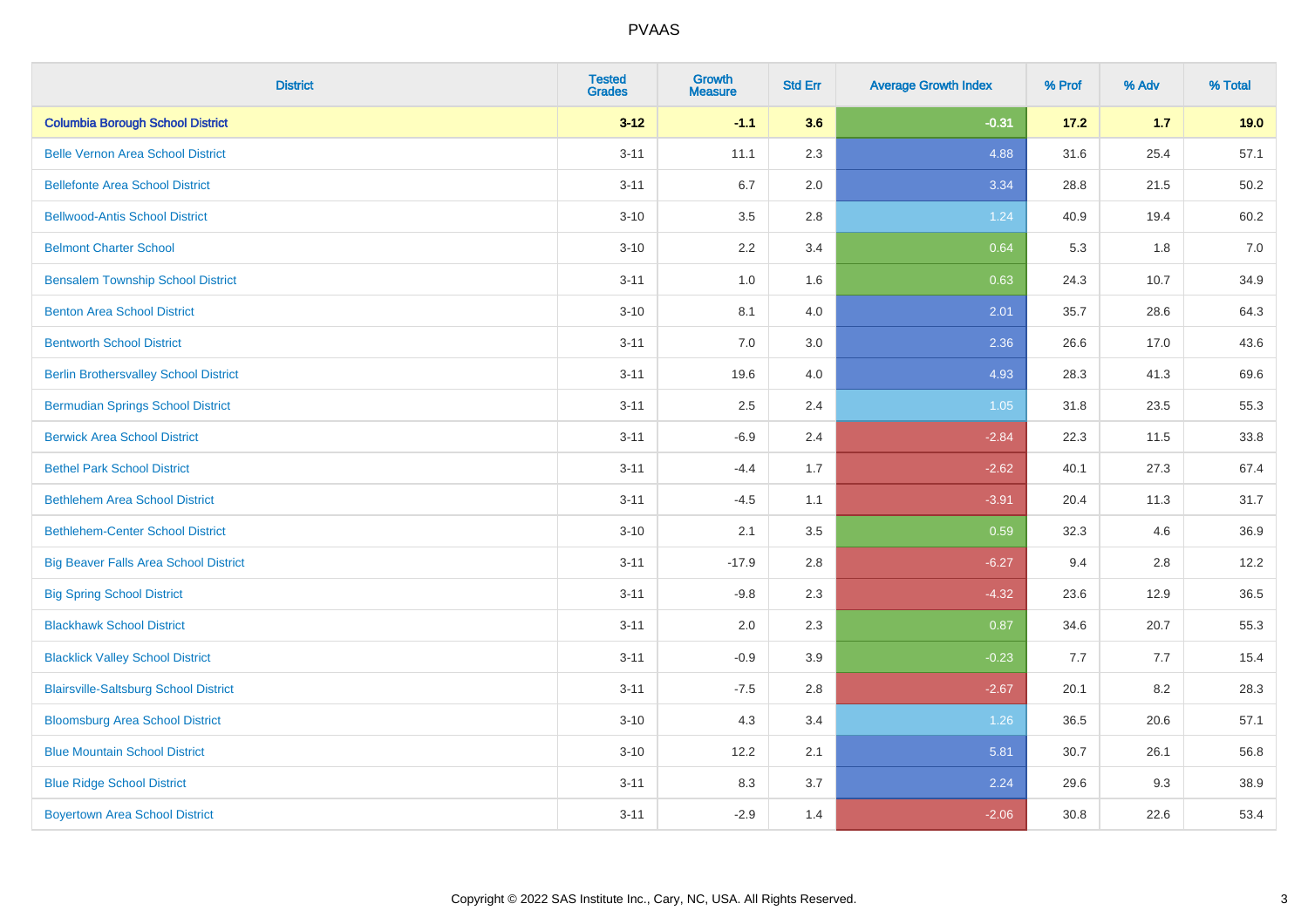| <b>District</b>                                 | <b>Tested</b><br><b>Grades</b> | <b>Growth</b><br><b>Measure</b> | <b>Std Err</b> | <b>Average Growth Index</b> | % Prof | % Adv | % Total |
|-------------------------------------------------|--------------------------------|---------------------------------|----------------|-----------------------------|--------|-------|---------|
| <b>Columbia Borough School District</b>         | $3 - 12$                       | $-1.1$                          | 3.6            | $-0.31$                     | 17.2   | $1.7$ | 19.0    |
| Boys Latin Of Philadelphia Charter School       | $6 - 12$                       | $-8.0$                          | 2.7            | $-3.02$                     | 1.4    | 0.0   | 1.4     |
| <b>Bradford Area School District</b>            | $3 - 12$                       | $-1.8$                          | 2.3            | $-0.79$                     | 31.2   | 16.7  | 47.9    |
| <b>Brandywine Heights Area School District</b>  | $3 - 11$                       | 5.8                             | 2.6            | 2.27                        | 27.7   | 28.6  | 56.2    |
| <b>Brentwood Borough School District</b>        | $3 - 11$                       | 1.3                             | 3.0            | 0.44                        | 20.2   | 16.0  | 36.2    |
| <b>Bristol Borough School District</b>          | $3 - 12$                       | $-5.9$                          | 2.9            | $-2.00$                     | 27.8   | 3.3   | 31.1    |
| <b>Bristol Township School District</b>         | $3 - 11$                       | $-7.4$                          | 1.4            | $-5.32$                     | 13.8   | 4.6   | 18.4    |
| <b>Brockway Area School District</b>            | $3 - 11$                       | $-0.4$                          | 3.5            | $-0.11$                     | 41.2   | 13.8  | 55.0    |
| <b>Brookville Area School District</b>          | $3 - 11$                       | 6.8                             | 3.1            | 2.19                        | 46.1   | 14.6  | 60.7    |
| <b>Brownsville Area School District</b>         | $3 - 12$                       | 3.9                             | 3.8            | 1.04                        | 22.0   | 8.5   | 30.5    |
| <b>Bucks County Technical High School</b>       | $9 - 10$                       | $-2.9$                          | 2.2            | $-1.29$                     | 27.7   | 10.4  | 38.2    |
| <b>Burgettstown Area School District</b>        | $3 - 11$                       | $-11.2$                         | 3.2            | $-3.46$                     | 16.0   | 2.7   | 18.7    |
| <b>Burrell School District</b>                  | $3 - 11$                       | $-1.5$                          | 3.3            | $-0.44$                     | 27.8   | 17.7  | 45.6    |
| <b>Butler Area School District</b>              | $3 - 11$                       | $-14.1$                         | 1.5            | $-9.60$                     | 26.4   | 11.1  | 37.5    |
| California Area School District                 | $3 - 10$                       | $-13.7$                         | 4.5            | $-3.06$                     | 41.7   | 16.7  | 58.3    |
| <b>Cambria Heights School District</b>          | $3 - 10$                       | $-6.2$                          | 2.9            | $-2.11$                     | 25.0   | 13.0  | 38.0    |
| <b>Cameron County School District</b>           | $3 - 12$                       | $-5.0$                          | 4.4            | $-1.12$                     | 34.9   | 4.8   | 39.7    |
| <b>Camp Hill School District</b>                | $3 - 12$                       | 20.7                            | 2.9            | 7.00                        | 32.3   | 41.4  | 73.7    |
| <b>Canon-Mcmillan School District</b>           | $3 - 11$                       | $-5.0$                          | $1.5$          | $-3.25$                     | 30.8   | 28.5  | 59.3    |
| <b>Canton Area School District</b>              | $3 - 11$                       | 8.4                             | 2.9            | 2.92                        | 13.8   | 23.0  | 36.8    |
| Capital Area School for the Arts Charter School | $9 - 11$                       | 14.2                            | 4.5            | 3.13                        | 27.5   | 30.0  | 57.5    |
| <b>Carbon Career &amp; Technical Institute</b>  | $9 - 11$                       | $-9.3$                          | 3.2            | $-2.92$                     | 19.6   | 2.2   | 21.7    |
| <b>Carbondale Area School District</b>          | $3 - 10$                       | $-2.8$                          | 3.2            | $-0.87$                     | 27.5   | 2.9   | 30.4    |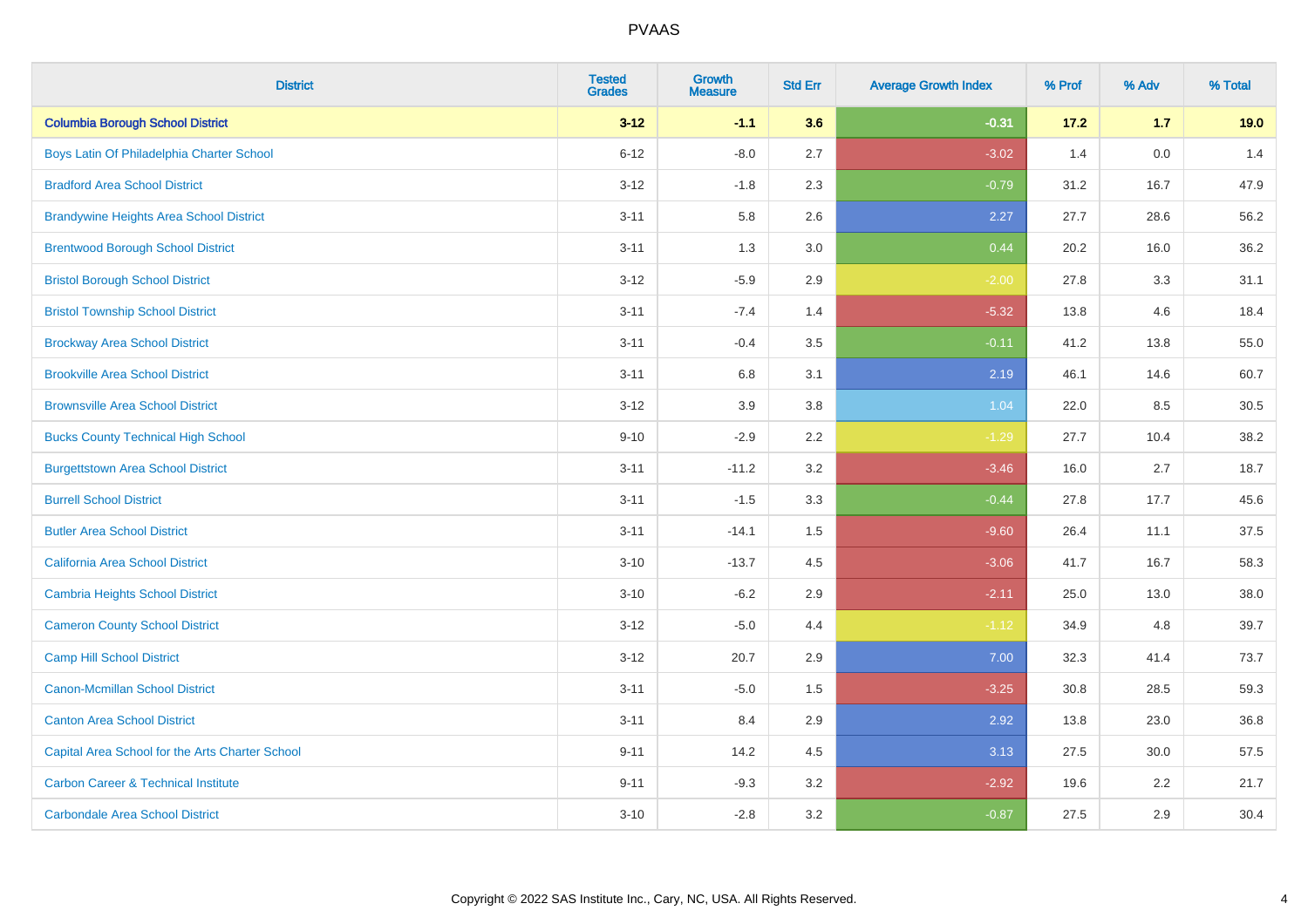| <b>District</b>                                         | <b>Tested</b><br><b>Grades</b> | Growth<br><b>Measure</b> | <b>Std Err</b> | <b>Average Growth Index</b> | % Prof | % Adv   | % Total |
|---------------------------------------------------------|--------------------------------|--------------------------|----------------|-----------------------------|--------|---------|---------|
| <b>Columbia Borough School District</b>                 | $3 - 12$                       | $-1.1$                   | 3.6            | $-0.31$                     | 17.2   | $1.7$   | 19.0    |
| <b>Carlisle Area School District</b>                    | $3 - 11$                       | $-5.2$                   | 1.7            | $-2.99$                     | 28.0   | 19.3    | 47.3    |
| <b>Carlynton School District</b>                        | $3 - 11$                       | $-2.0$                   | 3.2            | $-0.62$                     | 27.9   | 5.2     | 33.1    |
| <b>Carmichaels Area School District</b>                 | $3 - 10$                       | $-7.0$                   | 3.1            | $-2.30$                     | 17.8   | 9.6     | 27.4    |
| Catasauqua Area School District                         | $3-12$                         | $-7.3$                   | 2.8            | $-2.58$                     | 27.1   | 11.2    | 38.3    |
| <b>Centennial School District</b>                       | $3 - 10$                       | 1.5                      | 1.5            | 0.98                        | 23.6   | 12.4    | 36.0    |
| Center For Student Learning Charter School At Pennsbury | $6 - 12$                       | $-3.3$                   | 6.0            | $-0.55$                     | 23.1   | 0.0     | 23.1    |
| <b>Central Bucks School District</b>                    | $3 - 11$                       | 15.5                     | 0.9            | 17.94                       | 34.8   | 41.4    | 76.2    |
| <b>Central Cambria School District</b>                  | $3 - 11$                       | $-12.7$                  | 2.3            | $-5.61$                     | 19.4   | 7.4     | 26.9    |
| <b>Central Columbia School District</b>                 | $3 - 12$                       | 0.3                      | 2.3            | 0.12                        | 25.4   | 37.6    | 63.0    |
| <b>Central Dauphin School District</b>                  | $3 - 11$                       | $-5.2$                   | 1.2            | $-4.24$                     | 29.3   | 8.7     | 38.0    |
| <b>Central Fulton School District</b>                   | $3 - 11$                       | $-13.3$                  | 3.2            | $-4.20$                     | 18.1   | 9.7     | 27.8    |
| <b>Central Greene School District</b>                   | $3 - 11$                       | $-0.4$                   | 2.5            | $-0.15$                     | 27.8   | 14.8    | 42.6    |
| <b>Central Valley School District</b>                   | $3 - 10$                       | 4.7                      | 2.6            | 1.83                        | 37.8   | 18.5    | 56.3    |
| <b>Central York School District</b>                     | $3 - 12$                       | 12.9                     | 1.5            | 8.64                        | 31.4   | 24.1    | 55.5    |
| <b>Chambersburg Area School District</b>                | $3 - 11$                       | $-5.6$                   | 1.3            | $-4.42$                     | 24.2   | 15.2    | 39.4    |
| <b>Charleroi School District</b>                        | $3 - 11$                       | $-4.3$                   | 2.7            | $-1.55$                     | 22.2   | 15.9    | 38.1    |
| <b>Chartiers Valley School District</b>                 | $3 - 11$                       | $-9.1$                   | 2.1            | $-4.23$                     | 20.7   | 17.4    | 38.0    |
| <b>Chartiers-Houston School District</b>                | $3 - 10$                       | $-16.5$                  | 3.5            | $-4.79$                     | 26.3   | 6.6     | 32.9    |
| <b>Cheltenham School District</b>                       | $3 - 11$                       | $-17.6$                  | 2.0            | $-8.74$                     | 24.4   | 8.3     | 32.6    |
| <b>Chester Charter Scholars Academy Charter School</b>  | $3 - 12$                       | $-6.2$                   | 3.3            | $-1.88$                     | 2.2    | 0.0     | 2.2     |
| <b>Chester-Upland School District</b>                   | $3 - 11$                       | $-3.6$                   | 2.6            | $-1.38$                     | 1.6    | $0.0\,$ | 1.6     |
| <b>Chestnut Ridge School District</b>                   | $3-12$                         | 4.0                      | 2.9            | 1.38                        | 33.2   | 11.0    | 44.2    |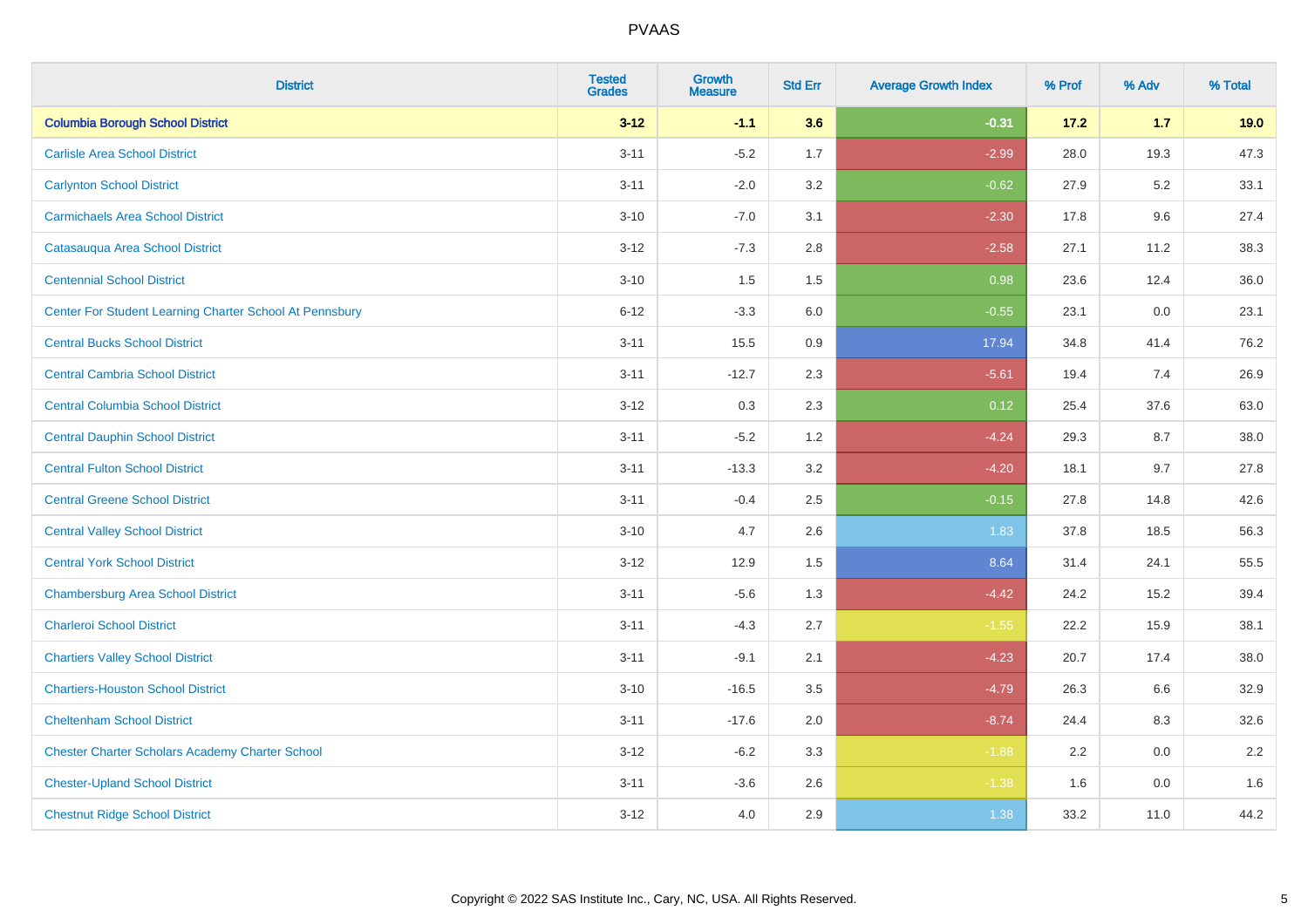| <b>District</b>                                    | <b>Tested</b><br><b>Grades</b> | <b>Growth</b><br><b>Measure</b> | <b>Std Err</b> | <b>Average Growth Index</b> | % Prof | % Adv   | % Total |
|----------------------------------------------------|--------------------------------|---------------------------------|----------------|-----------------------------|--------|---------|---------|
| <b>Columbia Borough School District</b>            | $3 - 12$                       | $-1.1$                          | 3.6            | $-0.31$                     | 17.2   | 1.7     | 19.0    |
| <b>Chichester School District</b>                  | $3 - 11$                       | $-1.8$                          | 4.2            | $-0.44$                     | 40.0   | 14.0    | 54.0    |
| <b>City CHS</b>                                    | $10 - 11$                      | $-5.6$                          | 2.4            | $-2.34$                     | 15.9   | 1.5     | 17.4    |
| <b>Clairton City School District</b>               | $3 - 11$                       | $-1.6$                          | $5.0\,$        | $-0.32$                     | 3.8    | $0.5\,$ | 4.4     |
| <b>Clarion Area School District</b>                | $3 - 11$                       | 3.2                             | 3.7            | 0.88                        | 31.7   | 13.3    | 45.0    |
| <b>Clarion-Limestone Area School District</b>      | $3 - 12$                       | $-10.0$                         | 3.6            | $-2.76$                     | 28.3   | 20.0    | 48.3    |
| <b>Claysburg-Kimmel School District</b>            | $3 - 11$                       | $-1.2$                          | 5.2            | $-0.22$                     | 5.0    | 0.0     | $5.0$   |
| <b>Clearfield Area School District</b>             | $3 - 10$                       | $-1.3$                          | 3.7            | $-0.34$                     | 43.9   | 24.6    | 68.4    |
| <b>Coatesville Area School District</b>            | $3 - 11$                       | $-9.5$                          | 1.6            | $-5.81$                     | 12.8   | 3.3     | 16.2    |
| <b>Cocalico School District</b>                    | $3 - 11$                       | 12.3                            | 1.9            | 6.48                        | 28.2   | 32.3    | 60.5    |
| <b>Collegium Charter School</b>                    | $3 - 10$                       | 21.2                            | 2.6            | 8.18                        | 25.4   | 16.4    | 41.8    |
| <b>Colonial School District</b>                    | $3 - 11$                       | 22.1                            | 1.6            | 13.55                       | 27.2   | 43.5    | 70.6    |
| <b>Columbia Borough School District</b>            | $3 - 12$                       | $-1.1$                          | 3.6            | $-0.31$                     | $17.2$ | 1.7     | 19.0    |
| <b>Columbia-Montour AVTS</b>                       | $9 - 10$                       | $-7.1$                          | 2.8            | $-2.52$                     | 19.5   | 3.2     | 22.7    |
| <b>Commodore Perry School District</b>             | $3 - 11$                       | $-10.4$                         | 4.5            | $-2.30$                     | 29.4   | 5.9     | 35.3    |
| <b>Commonwealth Charter Academy Charter School</b> | $3 - 10$                       | 4.2                             | 1.6            | 2.68                        | 27.0   | 15.6    | 42.5    |
| Community Academy Of Philadelphia Charter School   | $3 - 11$                       | 0.1                             | 2.6            | 0.06                        | 9.7    | 2.6     | 12.4    |
| <b>Conemaugh Township Area School District</b>     | $3 - 12$                       | 4.8                             | 3.5            | 1.39                        | 30.9   | 27.8    | 58.8    |
| <b>Conemaugh Valley School District</b>            | $3 - 12$                       | $-6.3$                          | 4.1            | $-1.54$                     | 23.7   | 5.1     | 28.8    |
| <b>Conestoga Valley School District</b>            | $3 - 11$                       | 2.4                             | 1.7            | 1.43                        | 35.0   | 23.5    | 58.5    |
| <b>Conewago Valley School District</b>             | $3 - 12$                       | 7.6                             | 1.7            | 4.46                        | 41.3   | 19.4    | 60.6    |
| <b>Conneaut School District</b>                    | $3 - 12$                       | $-2.3$                          | 2.6            | $-0.91$                     | 27.4   | 9.7     | 37.1    |
| <b>Connellsville Area School District</b>          | $3 - 11$                       | $-5.3$                          | 2.0            | $-2.67$                     | 24.2   | 5.0     | 29.1    |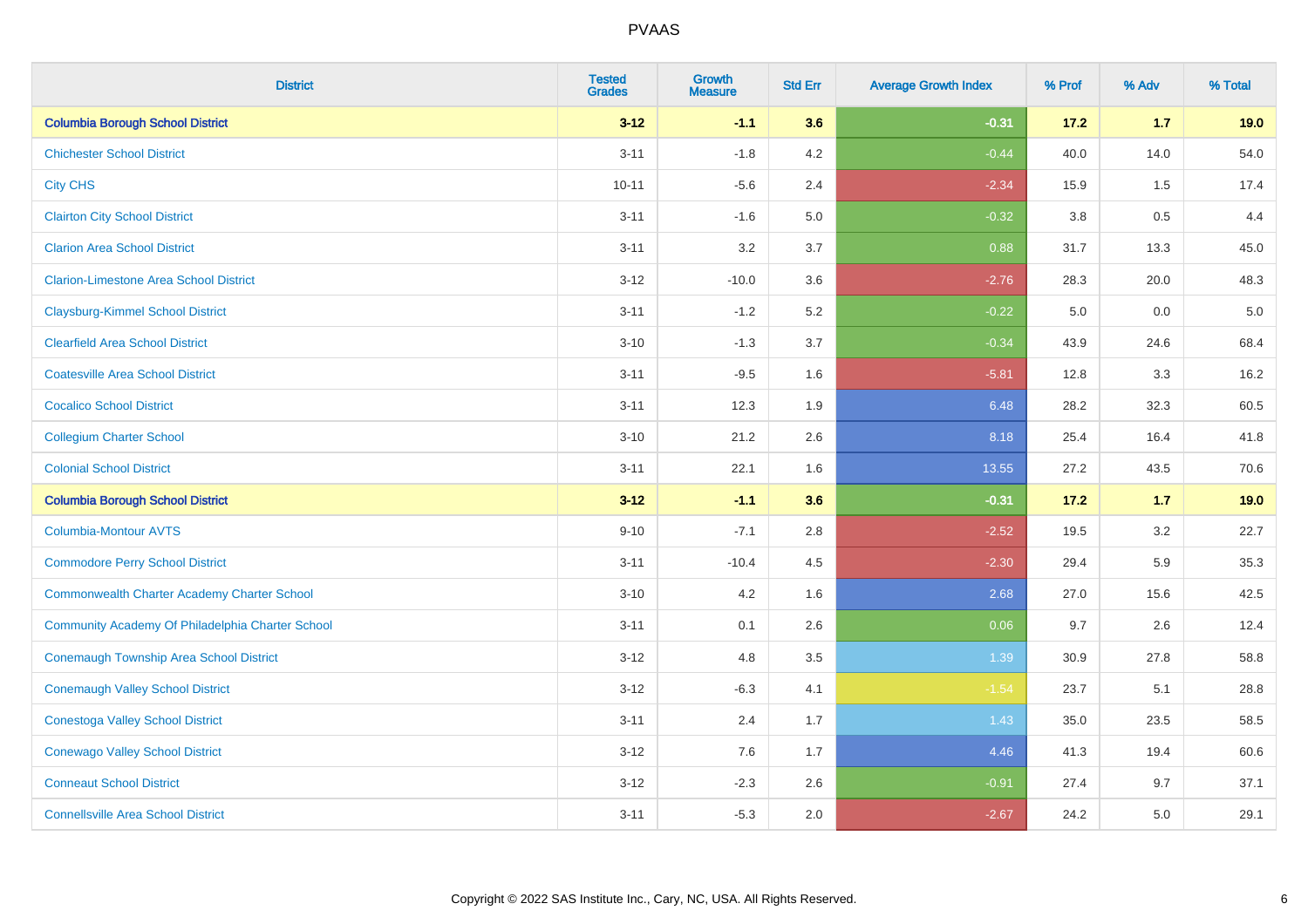| <b>District</b>                           | <b>Tested</b><br><b>Grades</b> | <b>Growth</b><br><b>Measure</b> | <b>Std Err</b> | <b>Average Growth Index</b> | % Prof | % Adv | % Total |
|-------------------------------------------|--------------------------------|---------------------------------|----------------|-----------------------------|--------|-------|---------|
| <b>Columbia Borough School District</b>   | $3 - 12$                       | $-1.1$                          | 3.6            | $-0.31$                     | 17.2   | $1.7$ | 19.0    |
| <b>Conrad Weiser Area School District</b> | $3 - 11$                       | 7.1                             | 2.1            | 3.34                        | 28.2   | 14.4  | 42.6    |
| <b>Cornell School District</b>            | $3 - 11$                       | $-5.5$                          | 4.6            | $-1.20$                     | 11.3   | 3.2   | 14.5    |
| <b>Cornwall-Lebanon School District</b>   | $3 - 11$                       | 8.2                             | 1.6            | 5.24                        | 28.0   | 20.5  | 48.6    |
| <b>Corry Area School District</b>         | $3 - 11$                       | $-6.8$                          | 2.3            | $-3.01$                     | 24.0   | 8.8   | 32.8    |
| <b>Coudersport Area School District</b>   | $3 - 11$                       | 14.8                            | 3.4            | 4.33                        | 34.7   | 28.0  | 62.7    |
| <b>Council Rock School District</b>       | $3 - 11$                       | 13.5                            | 1.1            | 12.27                       | 32.0   | 35.4  | 67.4    |
| <b>Cranberry Area School District</b>     | $3 - 12$                       | $-0.9$                          | 3.1            | $-0.29$                     | 25.5   | 9.7   | 35.2    |
| <b>Crawford Central School District</b>   | $3 - 11$                       | 5.7                             | 2.1            | 2.71                        | 26.4   | 15.8  | 42.1    |
| <b>Crestwood School District</b>          | $3 - 11$                       | $-3.4$                          | 2.2            | $-1.52$                     | 33.1   | 21.7  | 54.9    |
| <b>Cumberland Valley School District</b>  | $3 - 12$                       | 18.6                            | 1.2            | 15.79                       | 31.3   | 39.2  | 70.5    |
| <b>Dallas School District</b>             | $3 - 11$                       | 8.1                             | 2.1            | 3.87                        | 32.4   | 22.4  | 54.8    |
| <b>Dallastown Area School District</b>    | $3 - 11$                       | 19.9                            | 1.4            | 14.14                       | 36.8   | 34.2  | 71.0    |
| <b>Daniel Boone Area School District</b>  | $3 - 12$                       | 0.9                             | 1.9            | 0.46                        | 28.9   | 22.0  | 51.0    |
| <b>Danville Area School District</b>      | $3 - 11$                       | 18.4                            | 2.6            | 7.19                        | 32.0   | 46.1  | 78.1    |
| <b>Dauphin County Technical School</b>    | $9 - 11$                       | $-3.9$                          | 2.3            | $-1.67$                     | 18.3   | 11.1  | 29.3    |
| <b>Deer Lakes School District</b>         | $3 - 11$                       | $-10.0$                         | 2.5            | $-4.02$                     | 27.7   | 9.9   | 37.6    |
| <b>Delaware Valley School District</b>    | $3 - 11$                       | 15.7                            | 1.6            | 9.62                        | 36.7   | 32.1  | 68.8    |
| <b>Derry Area School District</b>         | $3 - 11$                       | $-11.8$                         | 2.6            | $-4.53$                     | 34.8   | 6.1   | 40.9    |
| <b>Derry Township School District</b>     | $3 - 10$                       | 20.1                            | 2.0            | 10.20                       | 32.8   | 46.9  | 79.7    |
| <b>Donegal School District</b>            | $3-12$                         | 5.9                             | 2.2            | 2.72                        | 34.1   | 23.1  | 57.2    |
| <b>Dover Area School District</b>         | $3 - 12$                       | 7.1                             | 1.9            | 3.78                        | 33.0   | 18.7  | 51.7    |
| <b>Downingtown Area School District</b>   | $3 - 11$                       | 4.4                             | 1.1            | 4.06                        | 30.1   | 32.0  | 62.2    |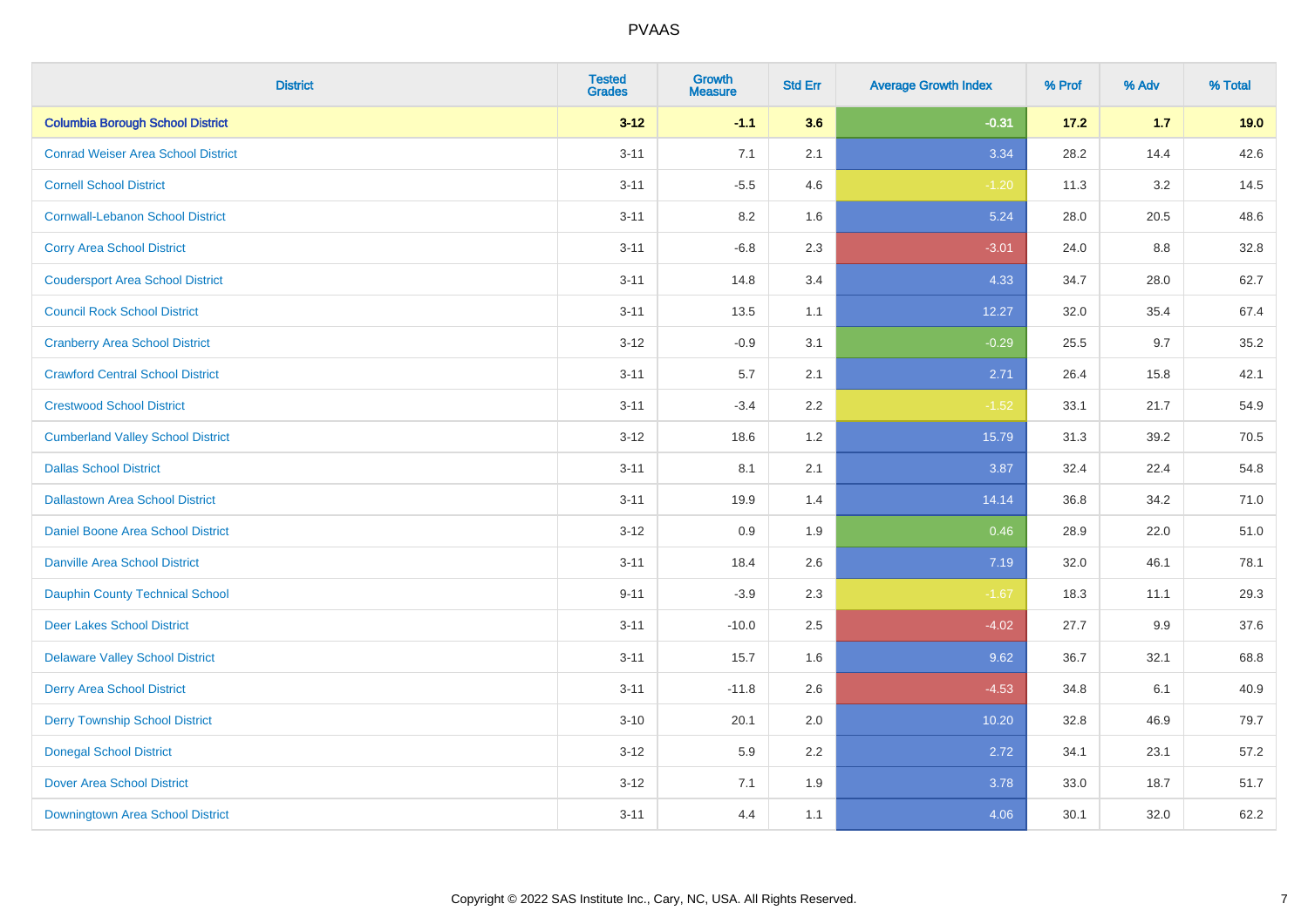| <b>District</b>                                   | <b>Tested</b><br><b>Grades</b> | <b>Growth</b><br><b>Measure</b> | <b>Std Err</b> | <b>Average Growth Index</b> | % Prof | % Adv | % Total |
|---------------------------------------------------|--------------------------------|---------------------------------|----------------|-----------------------------|--------|-------|---------|
| <b>Columbia Borough School District</b>           | $3 - 12$                       | $-1.1$                          | 3.6            | $-0.31$                     | 17.2   | $1.7$ | 19.0    |
| Dr Robert Ketterer Charter School Inc             | $6 - 12$                       | 7.1                             | 4.3            | 1.66                        | 7.3    | 1.7   | 9.0     |
| <b>Dubois Area School District</b>                | $3 - 11$                       | $-2.8$                          | 2.0            | $-1.37$                     | 35.5   | 19.0  | 54.6    |
| <b>Dunmore School District</b>                    | $3 - 11$                       | $-12.2$                         | 2.7            | $-4.51$                     | 15.0   | 5.3   | 20.4    |
| <b>East Allegheny School District</b>             | $3 - 11$                       | $-6.4$                          | 3.0            | $-2.11$                     | 21.0   | 7.4   | 28.4    |
| <b>East Lycoming School District</b>              | $3 - 11$                       | $-10.9$                         | 2.1            | $-5.08$                     | 22.5   | 8.2   | 30.8    |
| <b>East Penn School District</b>                  | $3 - 11$                       | 8.9                             | 1.2            | 7.61                        | 32.8   | 26.4  | 59.2    |
| East Pennsboro Area School District               | $3 - 11$                       | 4.8                             | 2.1            | 2.26                        | 36.8   | 16.9  | 53.7    |
| East Stroudsburg Area School District             | $3 - 11$                       | $-4.9$                          | 1.4            | $-3.38$                     | 22.7   | 12.5  | 35.2    |
| <b>Eastern Lancaster County School District</b>   | $3 - 12$                       | 2.9                             | 3.2            | 0.91                        | 35.2   | 36.4  | 71.6    |
| <b>Eastern Lebanon County School District</b>     | $3 - 11$                       | 4.0                             | 2.1            | 1.89                        | 23.5   | 11.5  | 35.0    |
| <b>Eastern York School District</b>               | $3 - 11$                       | $-6.2$                          | 2.3            | $-2.70$                     | 27.8   | 18.5  | 46.4    |
| <b>Easton Area School District</b>                | $3 - 12$                       | 6.3                             | 1.3            | 4.91                        | 24.1   | 13.0  | 37.1    |
| <b>Elizabeth Forward School District</b>          | $3 - 11$                       | $-5.5$                          | 2.5            | $-2.25$                     | 32.2   | 12.8  | 45.0    |
| <b>Elizabethtown Area School District</b>         | $3 - 12$                       | 7.1                             | 1.7            | 4.19                        | 36.4   | 27.6  | 64.0    |
| <b>Elk Lake School District</b>                   | $3 - 11$                       | $-6.1$                          | 2.9            | $-2.12$                     | 26.3   | 11.6  | 37.9    |
| <b>Ellwood City Area School District</b>          | $3 - 11$                       | $-12.5$                         | 3.1            | $-4.00$                     | 26.7   | 8.7   | 35.4    |
| <b>Environmental Charter School At Frick Park</b> | $3-9$                          | $-6.2$                          | 3.7            | $-1.67$                     | 25.9   | 3.4   | 29.3    |
| <b>Ephrata Area School District</b>               | $3 - 11$                       | $6.8\,$                         | 1.7            | 4.08                        | 31.6   | 17.1  | 48.8    |
| <b>Erie City School District</b>                  | $3 - 12$                       | $-4.5$                          | 1.4            | $-3.09$                     | 13.4   | 6.7   | 20.1    |
| Esperanza Academy Charter School                  | $4 - 11$                       | 2.1                             | 2.1            | 1.01                        | 14.2   | 3.6   | 17.8    |
| Esperanza Cyber Charter School                    | $3 - 11$                       | 7.1                             | 6.1            | 1.15                        | 8.8    | 2.9   | 11.8    |
| <b>Everett Area School District</b>               | $3 - 11$                       | $-1.1$                          | 3.1            | $-0.34$                     | 34.2   | 13.2  | 47.4    |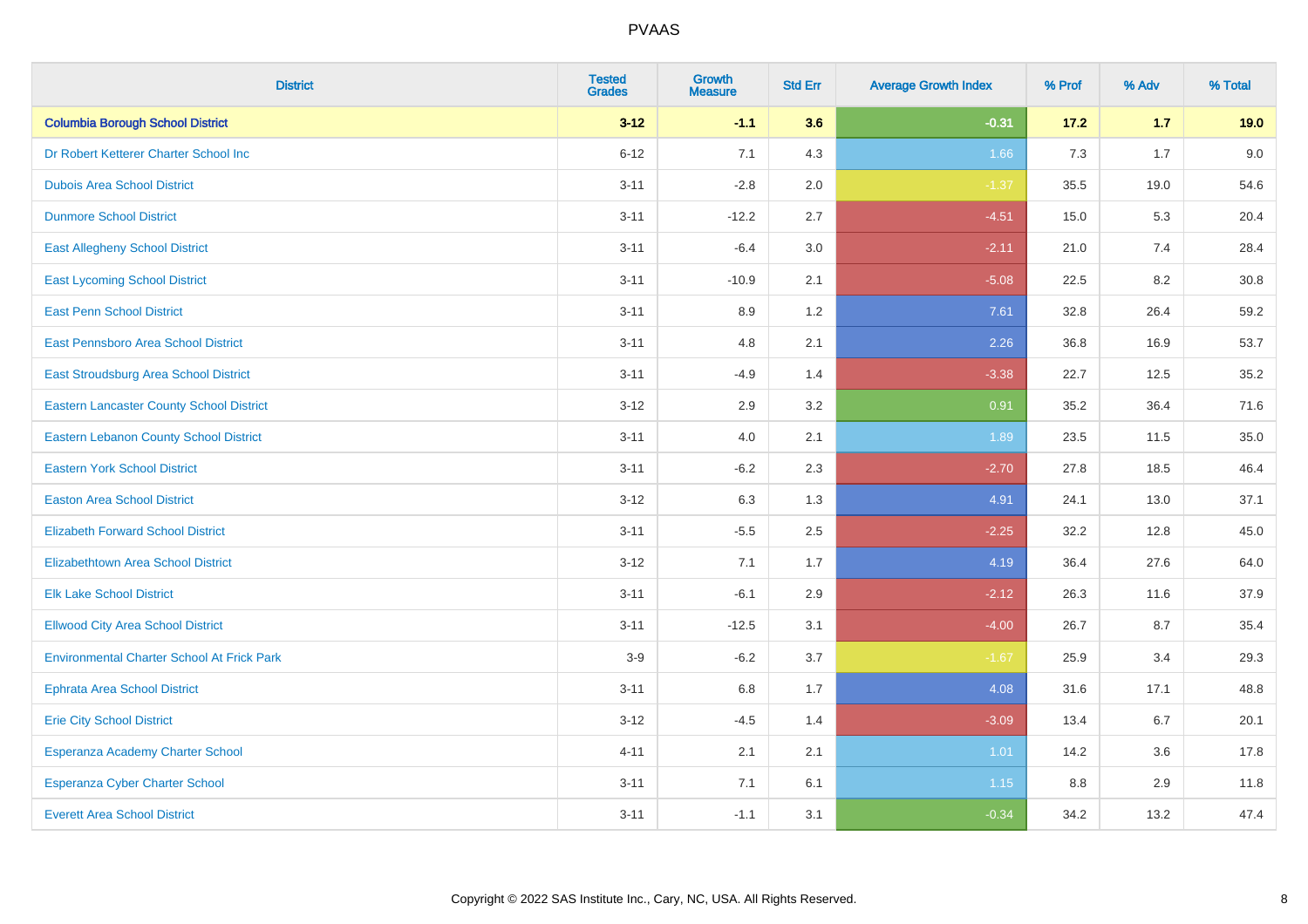| <b>District</b>                                   | <b>Tested</b><br><b>Grades</b> | <b>Growth</b><br><b>Measure</b> | <b>Std Err</b> | <b>Average Growth Index</b> | % Prof | % Adv | % Total |
|---------------------------------------------------|--------------------------------|---------------------------------|----------------|-----------------------------|--------|-------|---------|
| <b>Columbia Borough School District</b>           | $3 - 12$                       | $-1.1$                          | 3.6            | $-0.31$                     | 17.2   | $1.7$ | 19.0    |
| <b>Evergreen Community Charter School</b>         | $6 - 11$                       | $-1.1$                          | 4.7            | $-0.23$                     | 34.6   | 26.9  | 61.5    |
| <b>Executive Education Academy Charter School</b> | $3 - 10$                       | $-14.6$                         | 3.0            | $-4.81$                     | 8.5    | 1.2   | 9.8     |
| <b>Exeter Township School District</b>            | $3 - 11$                       | $-1.0$                          | 1.7            | $-0.58$                     | 27.2   | 15.6  | 42.8    |
| <b>Fairfield Area School District</b>             | $3 - 11$                       | $-0.5$                          | 3.6            | $-0.13$                     | 43.9   | 6.1   | 50.0    |
| <b>Fairview School District</b>                   | $3 - 11$                       | 8.3                             | 2.4            | 3.43                        | 41.9   | 34.9  | 76.7    |
| <b>Fannett-Metal School District</b>              | $3 - 11$                       | $-22.3$                         | 4.8            | $-4.65$                     | 16.4   | 6.6   | 23.0    |
| <b>Farrell Area School District</b>               | $3 - 11$                       | $-1.9$                          | 4.2            | $-0.44$                     | 9.3    | 11.6  | 20.9    |
| <b>Ferndale Area School District</b>              | $3 - 10$                       | $-1.1$                          | 4.1            | $-0.27$                     | 21.0   | 7.9   | 29.0    |
| <b>Fleetwood Area School District</b>             | $3 - 10$                       | 10.4                            | 2.0            | 5.19                        | 31.7   | 25.8  | 57.5    |
| <b>Forbes Road School District</b>                | $3 - 11$                       | $-11.5$                         | 4.7            | $-2.43$                     | 23.1   | 10.3  | 33.3    |
| <b>Forest Area School District</b>                | $3 - 11$                       | $-1.8$                          | 4.7            | $-0.37$                     | 18.9   | 15.1  | 34.0    |
| <b>Forest City Regional School District</b>       | $3 - 12$                       | $-1.2$                          | 3.6            | $-0.33$                     | 26.5   | 8.2   | 34.7    |
| <b>Forest Hills School District</b>               | $3 - 11$                       | 1.8                             | 2.5            | 0.71                        | 28.8   | 10.3  | 39.1    |
| <b>Fort Cherry School District</b>                | $3 - 10$                       | $-0.7$                          | 3.1            | $-0.21$                     | 30.6   | 14.1  | 44.7    |
| <b>Fort Leboeuf School District</b>               | $3 - 11$                       | 3.5                             | 2.2            | 1.58                        | 32.0   | 16.8  | 48.8    |
| Fox Chapel Area School District                   | $3 - 11$                       | 17.6                            | 1.9            | 9.47                        | 22.9   | 52.0  | 74.9    |
| <b>Franklin Area School District</b>              | $3 - 11$                       | $-3.7$                          | 2.6            | $-1.43$                     | 30.5   | 5.9   | 36.4    |
| <b>Franklin Regional School District</b>          | $3 - 11$                       | 11.3                            | 1.8            | 6.13                        | 30.0   | 35.0  | 65.0    |
| <b>Frazier School District</b>                    | $3 - 11$                       | $-18.9$                         | 3.4            | $-5.49$                     | 18.3   | 1.4   | 19.7    |
| <b>Freedom Area School District</b>               | $3 - 11$                       | $-6.3$                          | 3.1            | $-2.04$                     | 22.9   | 8.4   | 31.3    |
| <b>Freeport Area School District</b>              | $3 - 10$                       | $-0.2$                          | 2.1            | $-0.10$                     | 37.4   | 29.8  | 67.2    |
| <b>Galeton Area School District</b>               | $3 - 11$                       | 5.4                             | 5.4            | 1.01                        | 33.3   | 22.2  | 55.6    |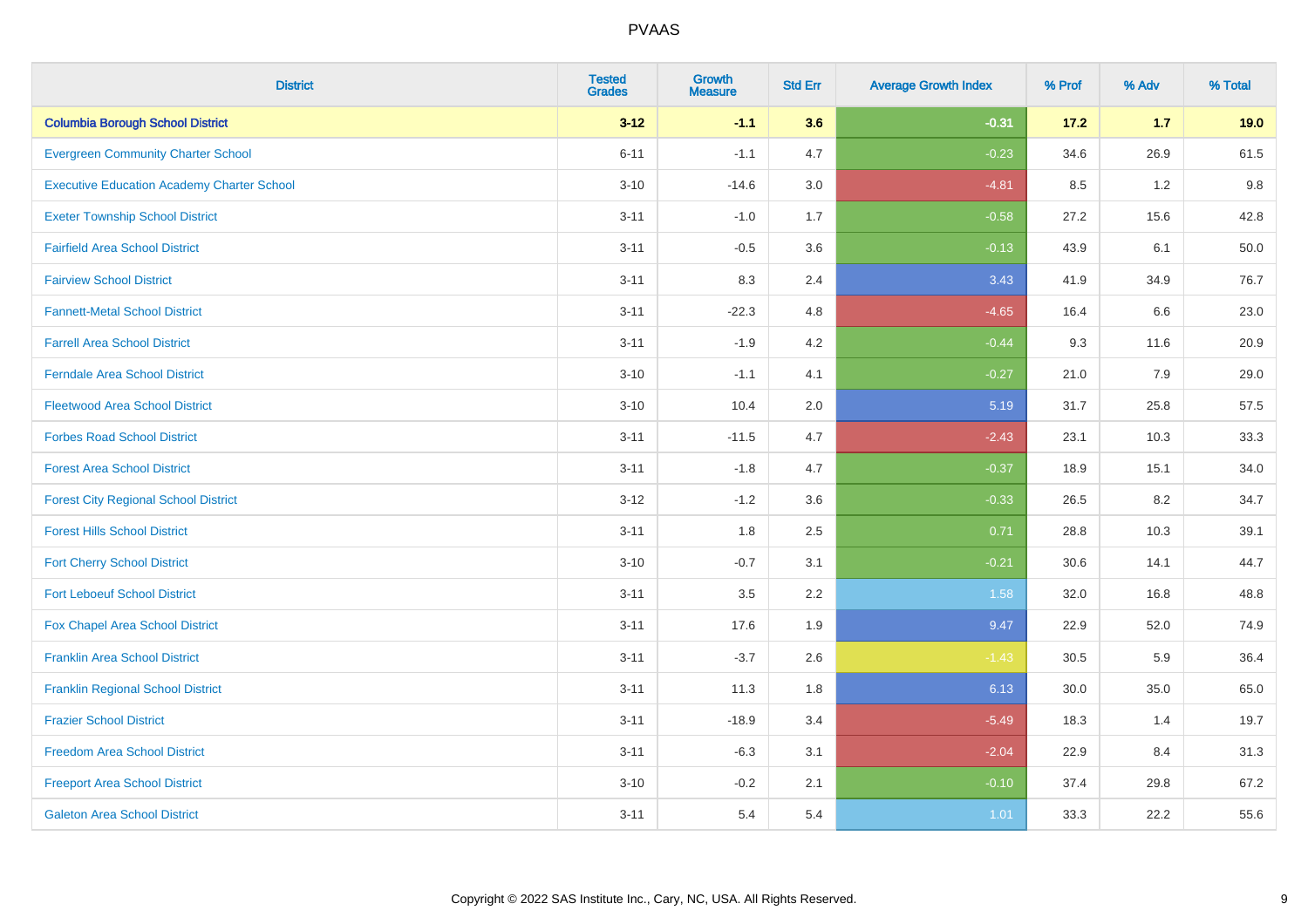| <b>District</b>                               | <b>Tested</b><br><b>Grades</b> | Growth<br><b>Measure</b> | <b>Std Err</b> | <b>Average Growth Index</b> | % Prof | % Adv   | % Total |
|-----------------------------------------------|--------------------------------|--------------------------|----------------|-----------------------------|--------|---------|---------|
| <b>Columbia Borough School District</b>       | $3 - 12$                       | $-1.1$                   | 3.6            | $-0.31$                     | 17.2   | $1.7$   | 19.0    |
| <b>Garnet Valley School District</b>          | $3 - 10$                       | 0.2                      | 1.7            | 0.13                        | 34.9   | 26.4    | 61.3    |
| <b>Gateway School District</b>                | $3 - 11$                       | 3.1                      | 2.0            | 1.55                        | 35.7   | 18.5    | 54.2    |
| <b>General Mclane School District</b>         | $3 - 11$                       | $-10.7$                  | 2.4            | $-4.40$                     | 34.0   | 15.6    | 49.6    |
| <b>Gettysburg Area School District</b>        | $3 - 11$                       | $-6.0$                   | 2.0            | $-3.02$                     | 28.8   | 19.6    | 48.5    |
| <b>Girard School District</b>                 | $3 - 11$                       | $-12.3$                  | 2.6            | $-4.76$                     | 29.7   | 18.9    | 48.6    |
| <b>Glendale School District</b>               | $3 - 10$                       | 7.9                      | 3.5            | 2.25                        | 42.6   | 9.3     | 51.8    |
| <b>Governor Mifflin School District</b>       | $3 - 11$                       | $-4.4$                   | 1.6            | $-2.69$                     | 30.3   | 7.7     | 38.0    |
| <b>Great Valley School District</b>           | $3 - 11$                       | 5.4                      | 2.0            | 2.77                        | 33.8   | 33.5    | 67.3    |
| <b>Greater Johnstown School District</b>      | $3 - 11$                       | $-3.5$                   | 2.4            | $-1.45$                     | 10.3   | 1.3     | 11.5    |
| <b>Greater Latrobe School District</b>        | $3 - 11$                       | $-14.1$                  | 2.0            | $-7.14$                     | 41.0   | 12.6    | 53.6    |
| <b>Greater Nanticoke Area School District</b> | $3-12$                         | $-6.8$                   | 2.6            | $-2.58$                     | 15.2   | 8.9     | 24.1    |
| <b>Greencastle-Antrim School District</b>     | $3 - 11$                       | $-0.3$                   | 2.0            | $-0.14$                     | 30.9   | 22.2    | 53.1    |
| <b>Greensburg Salem School District</b>       | $3 - 11$                       | $-6.9$                   | 2.2            | $-3.06$                     | 30.3   | 13.3    | 43.6    |
| <b>Greenville Area School District</b>        | $3 - 11$                       | $-13.2$                  | $3.0\,$        | $-4.45$                     | 32.1   | 4.6     | 36.7    |
| <b>Greenwood School District</b>              | $3 - 11$                       | 11.3                     | 3.6            | 3.14                        | 31.2   | 32.8    | 63.9    |
| <b>Grove City Area School District</b>        | $3 - 12$                       | $-8.8$                   | 2.3            | $-3.89$                     | 25.6   | 16.4    | 42.0    |
| <b>Halifax Area School District</b>           | $3 - 11$                       | 5.8                      | 3.5            | 1.64                        | 32.1   | 18.9    | 50.9    |
| <b>Hamburg Area School District</b>           | $3 - 11$                       | 0.6                      | 2.4            | 0.25                        | 28.0   | 15.5    | 43.6    |
| <b>Hampton Township School District</b>       | $3 - 11$                       | 7.4                      | 2.0            | 3.79                        | 37.9   | 39.2    | 77.0    |
| <b>Hanover Area School District</b>           | $3 - 11$                       | $-14.7$                  | 4.7            | $-3.13$                     | 12.1   | 3.0     | 15.2    |
| <b>Hanover Public School District</b>         | $3 - 11$                       | $-12.4$                  | 2.7            | $-4.50$                     | 22.7   | $6.2\,$ | 28.9    |
| <b>Harbor Creek School District</b>           | $3 - 11$                       | 13.4                     | 2.3            | 5.80                        | 34.5   | 40.7    | 75.2    |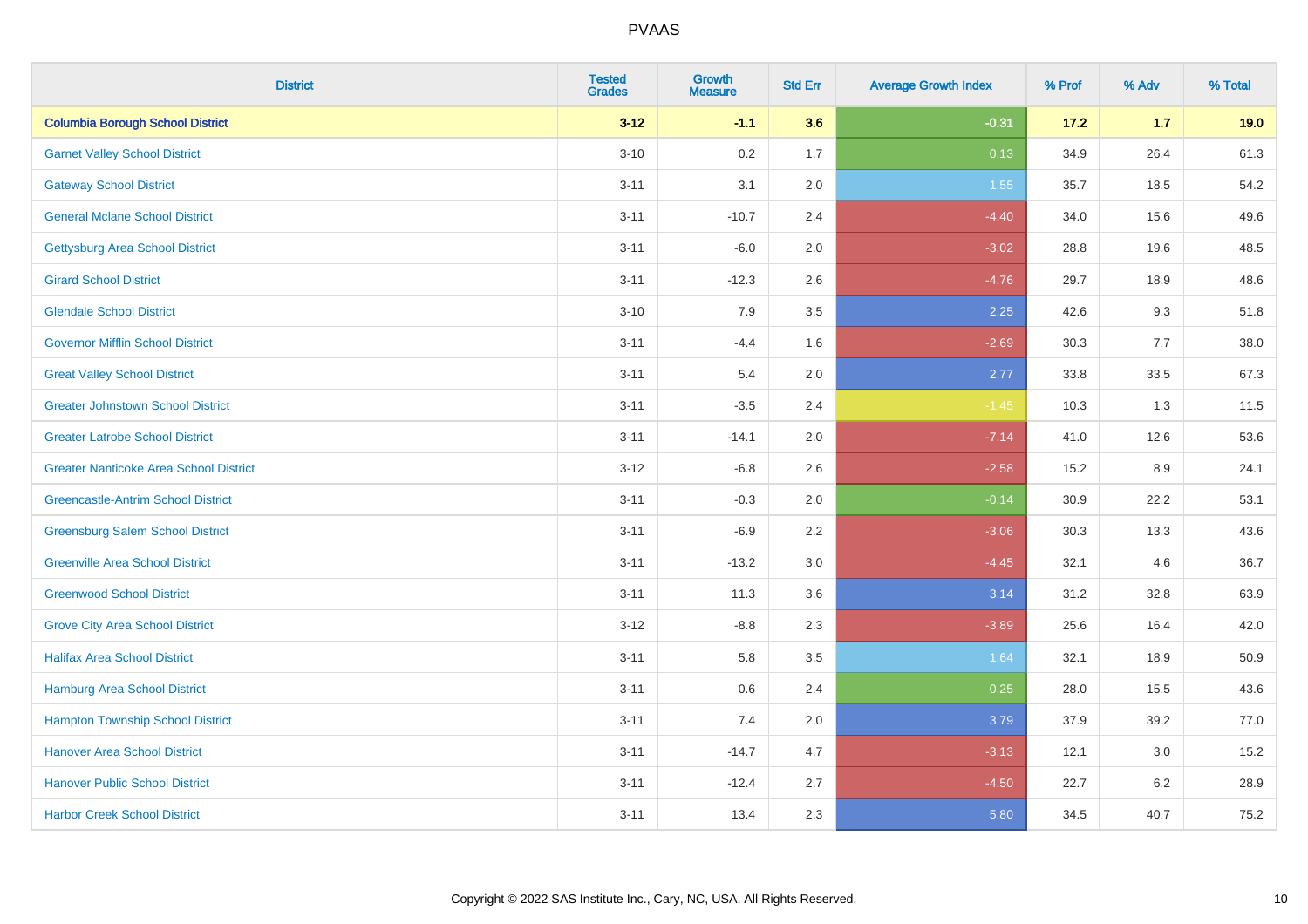| <b>District</b>                               | <b>Tested</b><br><b>Grades</b> | <b>Growth</b><br><b>Measure</b> | <b>Std Err</b> | <b>Average Growth Index</b> | % Prof | % Adv   | % Total |
|-----------------------------------------------|--------------------------------|---------------------------------|----------------|-----------------------------|--------|---------|---------|
| <b>Columbia Borough School District</b>       | $3 - 12$                       | $-1.1$                          | 3.6            | $-0.31$                     | 17.2   | $1.7$   | 19.0    |
| Harmony Area School District                  | $3 - 10$                       | $-5.7$                          | $5.0\,$        | $-1.13$                     | 33.3   | $0.0\,$ | 33.3    |
| <b>Harrisburg City School District</b>        | $3 - 11$                       | $-0.2$                          | 2.0            | $-0.11$                     | 6.0    | 2.0     | 8.0     |
| Hatboro-Horsham School District               | $3 - 11$                       | $-2.7$                          | 1.6            | $-1.65$                     | 27.9   | 17.9    | 45.8    |
| <b>Haverford Township School District</b>     | $3 - 11$                       | 1.4                             | 1.4            | 1.05                        | 36.7   | 26.3    | 63.0    |
| <b>Hazleton Area School District</b>          | $3 - 11$                       | 6.0                             | 1.6            | 3.85                        | 20.5   | 9.0     | 29.5    |
| <b>Hempfield Area School District</b>         | $3 - 12$                       | $-10.2$                         | 1.6            | $-6.37$                     | 28.1   | 19.2    | 47.3    |
| <b>Hempfield School District</b>              | $3 - 11$                       | 13.4                            | 1.3            | 10.53                       | 29.9   | 36.8    | 66.7    |
| <b>Hermitage School District</b>              | $3 - 12$                       | 14.0                            | 2.5            | 5.59                        | 34.0   | 27.0    | 61.0    |
| <b>Highlands School District</b>              | $3 - 11$                       | $-1.3$                          | 2.3            | $-0.55$                     | 32.6   | 10.5    | 43.0    |
| <b>Hollidaysburg Area School District</b>     | $3 - 11$                       | $-2.7$                          | 1.6            | $-1.64$                     | 32.6   | 15.2    | 47.8    |
| <b>Homer-Center School District</b>           | $3 - 11$                       | 8.8                             | 3.5            | 2.53                        | 38.0   | 17.7    | 55.8    |
| Hope For Hyndman Charter School               | $3 - 11$                       | 5.1                             | 5.8            | 0.88                        | 14.3   | 7.1     | 21.4    |
| <b>Hopewell Area School District</b>          | $3 - 11$                       | 0.8                             | 2.6            | 0.31                        | 34.5   | 12.4    | 46.9    |
| Huntingdon Area School District               | $3 - 11$                       | 5.8                             | 2.6            | 2.28                        | 27.8   | 17.4    | 45.2    |
| Imhotep Institute Charter High School         | $9 - 11$                       | $-17.6$                         | 5.8            | $-3.03$                     | 15.4   | $0.0\,$ | 15.4    |
| <b>Indiana Area School District</b>           | $3 - 11$                       | 12.0                            | 2.0            | 5.98                        | 30.0   | 30.4    | 60.3    |
| <b>Innovative Arts Academy Charter School</b> | $6 - 11$                       | $-7.2$                          | 2.5            | $-2.83$                     | 2.0    | 0.0     | 2.0     |
| Insight PA Cyber Charter School               | $3 - 11$                       | $-9.4$                          | 5.8            | $-1.62$                     | 25.6   | 4.6     | 30.2    |
| <b>Interboro School District</b>              | $3 - 12$                       | $-8.4$                          | 2.0            | $-4.27$                     | 27.6   | 6.4     | 34.1    |
| <b>Iroquois School District</b>               | $3 - 11$                       | 13.6                            | 2.8            | 4.83                        | 33.3   | 16.0    | 49.4    |
| <b>Jamestown Area School District</b>         | $3 - 11$                       | $-9.5$                          | 4.1            | $-2.33$                     | 41.5   | 4.9     | 46.3    |
| Jeannette City School District                | $3 - 11$                       | $-0.7$                          | 3.4            | $-0.20$                     | 26.8   | 4.1     | 30.9    |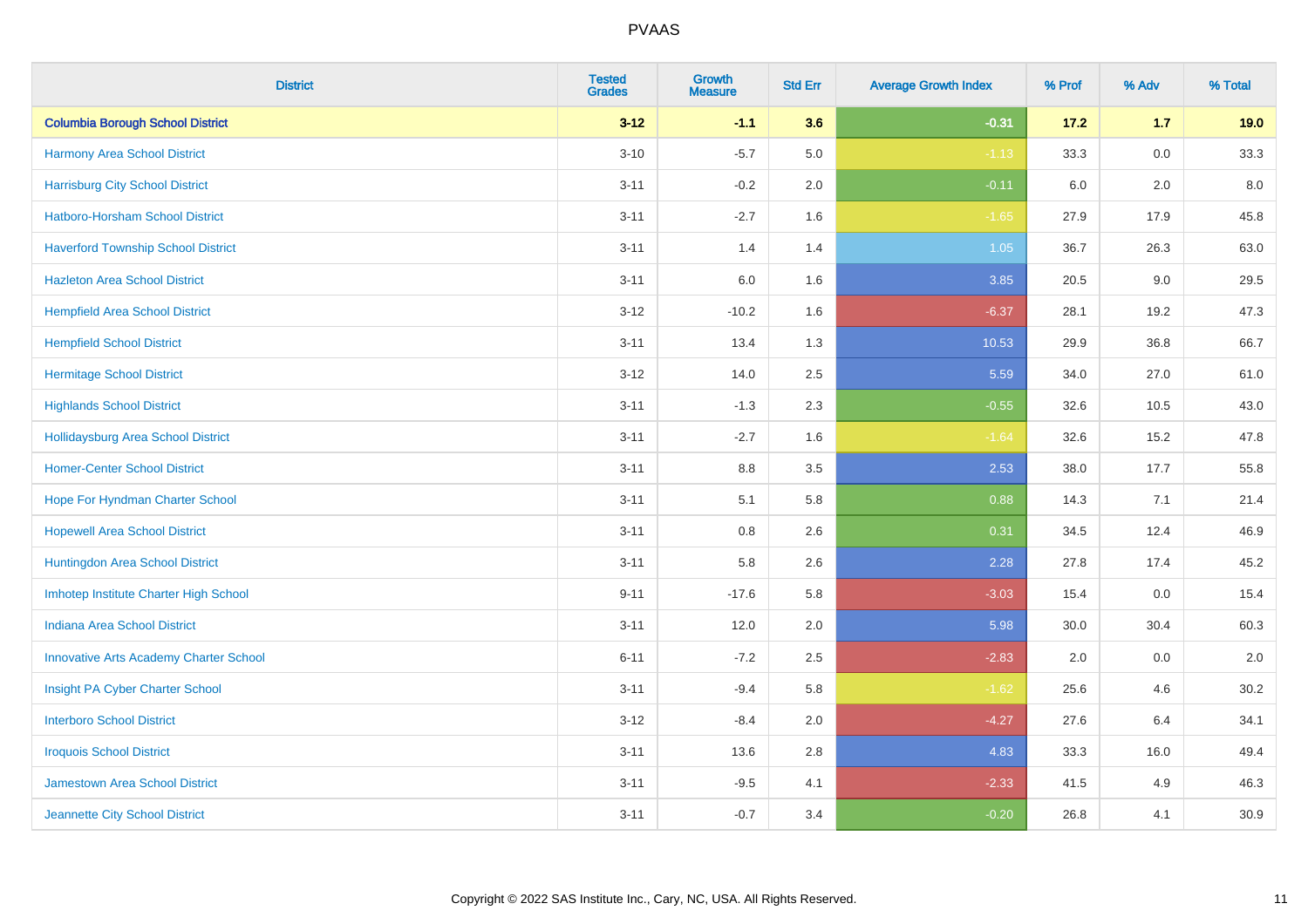| <b>District</b>                                 | <b>Tested</b><br><b>Grades</b> | <b>Growth</b><br><b>Measure</b> | <b>Std Err</b> | <b>Average Growth Index</b> | % Prof | % Adv   | % Total |
|-------------------------------------------------|--------------------------------|---------------------------------|----------------|-----------------------------|--------|---------|---------|
| <b>Columbia Borough School District</b>         | $3 - 12$                       | $-1.1$                          | 3.6            | $-0.31$                     | 17.2   | $1.7$   | 19.0    |
| Jefferson County-Dubois AVTS                    | $9 - 11$                       | $-11.7$                         | 3.1            | $-3.72$                     | 17.6   | $2.8\,$ | 20.4    |
| Jefferson-Morgan School District                | $3 - 10$                       | $-12.0$                         | 3.9            | $-3.09$                     | 28.6   | 6.1     | 34.7    |
| <b>Jenkintown School District</b>               | $3 - 11$                       | $-7.9$                          | 4.1            | $-1.92$                     | 34.1   | 27.3    | 61.4    |
| <b>Jersey Shore Area School District</b>        | $3 - 11$                       | 0.7                             | 2.5            | 0.27                        | 39.3   | 13.6    | 52.9    |
| Jim Thorpe Area School District                 | $3 - 11$                       | $-10.9$                         | 2.4            | $-4.48$                     | 19.5   | 6.0     | 25.5    |
| Johnsonburg Area School District                | $3 - 11$                       | 5.0                             | 3.9            | 1.27                        | 35.5   | 11.8    | 47.4    |
| <b>Juniata County School District</b>           | $3 - 12$                       | 7.7                             | 2.0            | 3.81                        | 22.9   | 18.9    | 41.8    |
| Juniata Valley School District                  | $3 - 11$                       | 1.6                             | 3.2            | 0.51                        | 23.1   | 9.4     | 32.5    |
| <b>Kane Area School District</b>                | $3 - 10$                       | 8.8                             | 2.9            | 3.07                        | 31.4   | 19.8    | 51.2    |
| <b>Karns City Area School District</b>          | $3 - 11$                       | $-7.2$                          | 2.6            | $-2.71$                     | 26.4   | 20.8    | 47.2    |
| <b>Kennett Consolidated School District</b>     | $3 - 11$                       | $-10.4$                         | 1.7            | $-6.27$                     | 28.7   | 14.0    | 42.7    |
| <b>Keystone Central School District</b>         | $3 - 11$                       | 3.6                             | 1.8            | 2.04                        | 27.1   | 14.6    | 41.8    |
| <b>Keystone Education Center Charter School</b> | $3 - 12$                       | $-6.5$                          | 5.1            | $-1.28$                     | 0.0    | 0.0     | $0.0\,$ |
| <b>Keystone Oaks School District</b>            | $3 - 11$                       | $-7.2$                          | 2.3            | $-3.14$                     | 30.0   | 11.1    | 41.0    |
| <b>Keystone School District</b>                 | $3 - 11$                       | 7.8                             | 5.7            | 1.37                        | 35.0   | 45.0    | 80.0    |
| <b>KIPP Dubois Charter School</b>               | $9 - 10$                       | $-3.0$                          | 3.1            | $-0.95$                     | 10.0   | 0.0     | 10.0    |
| Kiski Area School District                      | $3 - 11$                       | $-4.0$                          | 2.0            | $-1.99$                     | 23.1   | 18.2    | 41.3    |
| <b>Kutztown Area School District</b>            | $3-12$                         | 9.3                             | 2.8            | 3.34                        | 38.5   | 14.6    | 53.2    |
| La Academia Partnership Charter School          | $6 - 11$                       | $-15.5$                         | 5.7            | $-2.70$                     | 2.3    | 0.0     | 2.3     |
| Lackawanna Trail School District                | $3 - 10$                       | $-11.0$                         | 3.3            | $-3.35$                     | 13.1   | 18.0    | 31.2    |
| <b>Lakeland School District</b>                 | $3 - 11$                       | 13.3                            | 2.8            | 4.80                        | 22.2   | 21.2    | 43.4    |
| Lake-Lehman School District                     | $3 - 11$                       | 14.9                            | 2.8            | 5.34                        | 25.8   | 22.5    | 48.3    |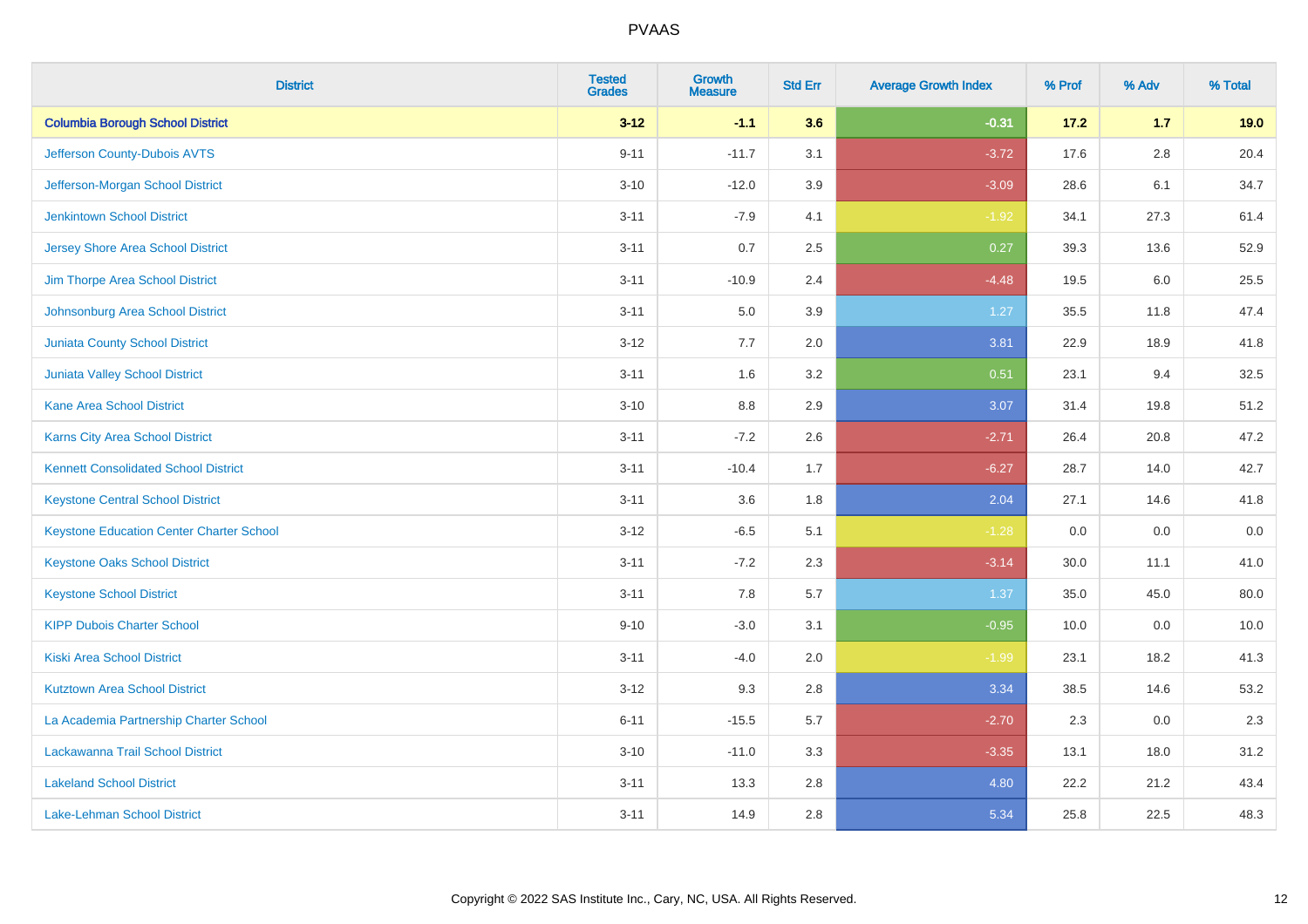| <b>District</b>                                    | <b>Tested</b><br><b>Grades</b> | <b>Growth</b><br><b>Measure</b> | <b>Std Err</b> | <b>Average Growth Index</b> | % Prof | % Adv | % Total |
|----------------------------------------------------|--------------------------------|---------------------------------|----------------|-----------------------------|--------|-------|---------|
| <b>Columbia Borough School District</b>            | $3 - 12$                       | $-1.1$                          | 3.6            | $-0.31$                     | 17.2   | $1.7$ | 19.0    |
| <b>Lakeview School District</b>                    | $3 - 11$                       | $-1.9$                          | 3.5            | $-0.53$                     | 41.5   | 12.3  | 53.8    |
| <b>Lampeter-Strasburg School District</b>          | $3 - 12$                       | 11.0                            | 1.9            | 5.69                        | 35.4   | 32.3  | 67.7    |
| <b>Lancaster School District</b>                   | $3 - 12$                       | $-10.0$                         | 1.4            | $-7.22$                     | 9.0    | 3.9   | 12.8    |
| <b>Laurel Highlands School District</b>            | $3 - 11$                       | $-3.8$                          | 2.3            | $-1.63$                     | 20.9   | 14.6  | 35.4    |
| <b>Laurel School District</b>                      | $3 - 11$                       | 13.0                            | 3.1            | 4.19                        | 30.3   | 15.7  | 46.1    |
| <b>Lawrence County CTC</b>                         | $10 - 11$                      | $-9.8$                          | 3.7            | $-2.68$                     | 7.3    | 0.0   | 7.3     |
| <b>Lebanon School District</b>                     | $3 - 11$                       | $-1.2$                          | 1.9            | $-0.63$                     | 15.2   | 6.4   | 21.6    |
| Leechburg Area School District                     | $3 - 11$                       | 7.0                             | 3.9            | 1.79                        | 37.7   | 4.9   | 42.6    |
| Lehigh Career & Technical Institute                | $10 - 12$                      | $-0.7$                          | 6.3            | $-0.11$                     | 36.4   | 4.6   | 40.9    |
| Lehigh Valley Academy Regional Charter School      | $3 - 11$                       | $-5.9$                          | 3.0            | $-1.98$                     | 20.0   | 7.7   | 27.7    |
| Lehigh Valley Charter High School For The Arts     | $9 - 10$                       | $-11.8$                         | 2.5            | $-4.76$                     | 28.9   | 5.7   | 34.6    |
| <b>Lehighton Area School District</b>              | $3 - 11$                       | 11.4                            | 2.4            | 4.84                        | 30.5   | 24.9  | 55.3    |
| <b>Lewisburg Area School District</b>              | $3 - 11$                       | 1.7                             | 2.4            | 0.72                        | 35.9   | 35.9  | 71.8    |
| <b>Ligonier Valley School District</b>             | $3 - 11$                       | $-10.8$                         | 3.1            | $-3.43$                     | 34.1   | 5.8   | 39.9    |
| <b>Lincoln Leadership Academy Charter School</b>   | $3 - 12$                       | $-7.4$                          | 3.7            | $-1.99$                     | 6.4    | 2.1   | 8.5     |
| <b>Lincoln Park Performing Arts Charter School</b> | $7 - 11$                       | $-14.9$                         | 2.7            | $-5.45$                     | 39.3   | 8.9   | 48.2    |
| <b>Line Mountain School District</b>               | $3 - 11$                       | 11.7                            | 3.9            | 3.01                        | 40.4   | 42.3  | 82.7    |
| <b>Littlestown Area School District</b>            | $3 - 11$                       | 28.7                            | 2.4            | 11.83                       | 38.4   | 29.3  | 67.7    |
| <b>Lower Dauphin School District</b>               | $3 - 11$                       | 5.3                             | 1.8            | 3.03                        | 30.6   | 26.8  | 57.5    |
| <b>Lower Merion School District</b>                | $3 - 11$                       | 18.9                            | 1.2            | 15.42                       | 29.4   | 48.6  | 78.0    |
| <b>Lower Moreland Township School District</b>     | $3 - 11$                       | 8.7                             | 2.0            | 4.35                        | 38.2   | 33.2  | 71.4    |
| <b>Loyalsock Township School District</b>          | $3 - 12$                       | 26.7                            | 2.7            | 9.92                        | 36.8   | 35.1  | 71.9    |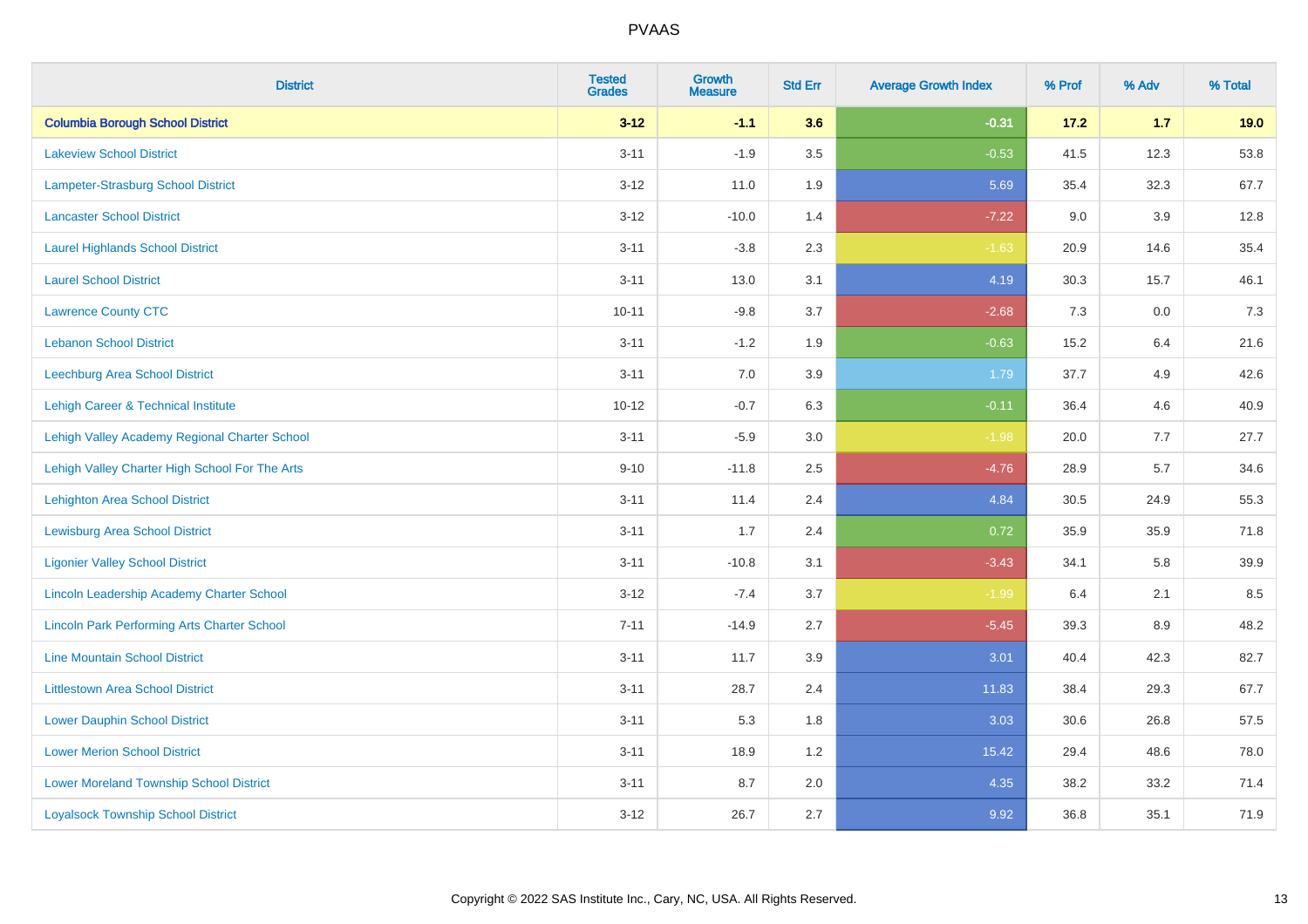| <b>District</b>                                | <b>Tested</b><br><b>Grades</b> | <b>Growth</b><br><b>Measure</b> | <b>Std Err</b> | <b>Average Growth Index</b> | % Prof | % Adv | % Total |
|------------------------------------------------|--------------------------------|---------------------------------|----------------|-----------------------------|--------|-------|---------|
| <b>Columbia Borough School District</b>        | $3 - 12$                       | $-1.1$                          | 3.6            | $-0.31$                     | 17.2   | 1.7   | 19.0    |
| <b>Mahanoy Area School District</b>            | $3 - 10$                       | $-3.4$                          | 3.1            | $-1.07$                     | 21.4   | 8.6   | 30.0    |
| <b>Manheim Central School District</b>         | $3 - 11$                       | 12.8                            | 2.0            | 6.52                        | 27.8   | 35.4  | 63.2    |
| <b>Manheim Township School District</b>        | $3 - 12$                       | 10.9                            | 1.5            | 7.51                        | 30.9   | 31.0  | 61.9    |
| <b>Marion Center Area School District</b>      | $3 - 10$                       | 0.8                             | 2.9            | 0.27                        | 23.3   | 11.1  | 34.4    |
| Maritime Academy Charter School                | $3 - 10$                       | 13.2                            | 3.1            | 4.29                        | 24.0   | 1.3   | 25.3    |
| <b>Marple Newtown School District</b>          | $3 - 11$                       | 20.6                            | 2.3            | 8.95                        | 31.1   | 42.7  | 73.8    |
| <b>Mars Area School District</b>               | $3 - 10$                       | 6.6                             | 1.9            | 3.45                        | 36.7   | 32.4  | 69.1    |
| <b>MaST Community Charter School</b>           | $3 - 10$                       | $-0.9$                          | 2.5            | $-0.34$                     | 25.0   | 21.6  | 46.6    |
| <b>MaST Community Charter School II</b>        | $3 - 10$                       | 1.4                             | 3.0            | 0.45                        | 16.1   | 4.6   | 20.7    |
| Mastery Charter High School-Lenfest Campus     | $7 - 11$                       | $-1.8$                          | 5.8            | $-0.30$                     | 26.3   | 0.0   | 26.3    |
| <b>Mastery Charter School - Gratz Campus</b>   | $7 - 10$                       | $-9.5$                          | 4.6            | $-2.09$                     | 0.0    | 3.4   | 3.4     |
| <b>Mastery Charter School - Hardy Williams</b> | $3 - 11$                       | 6.6                             | 3.0            | 2.21                        | 24.7   | 1.2   | 25.9    |
| <b>Mastery Charter School - Pickett Campus</b> | $6 - 10$                       | 2.7                             | 4.2            | 0.65                        | 20.6   | 0.0   | 20.6    |
| Mastery Charter School - Shoemaker Campus      | $7 - 10$                       | $-2.3$                          | 2.8            | $-0.81$                     | 10.1   | 3.7   | 13.8    |
| <b>Mastery Charter School - Thomas Campus</b>  | $3 - 10$                       | 7.9                             | 5.7            | 1.39                        | 12.5   | 0.0   | 12.5    |
| <b>Mcguffey School District</b>                | $3 - 11$                       | $-12.1$                         | 3.0            | $-4.06$                     | 12.8   | 5.9   | 18.6    |
| <b>Mckeesport Area School District</b>         | $3-12$                         | 4.6                             | 2.2            | 2.14                        | 21.1   | 4.4   | 25.5    |
| Mechanicsburg Area School District             | $3 - 11$                       | $-5.7$                          | 1.6            | $-3.48$                     | 35.1   | 16.0  | 51.2    |
| <b>Mercer Area School District</b>             | $3 - 11$                       | 2.2                             | 3.1            | 0.70                        | 24.4   | 11.8  | 36.2    |
| <b>Methacton School District</b>               | $3 - 11$                       | 11.0                            | 1.6            | 6.94                        | 36.0   | 33.6  | 69.6    |
| Meyersdale Area School District                | $3 - 11$                       | $-16.1$                         | 3.3            | $-4.94$                     | 20.3   | 5.8   | 26.1    |
| <b>Mid Valley School District</b>              | $3 - 10$                       | $-11.1$                         | 2.7            | $-4.07$                     | 28.3   | 8.1   | 36.4    |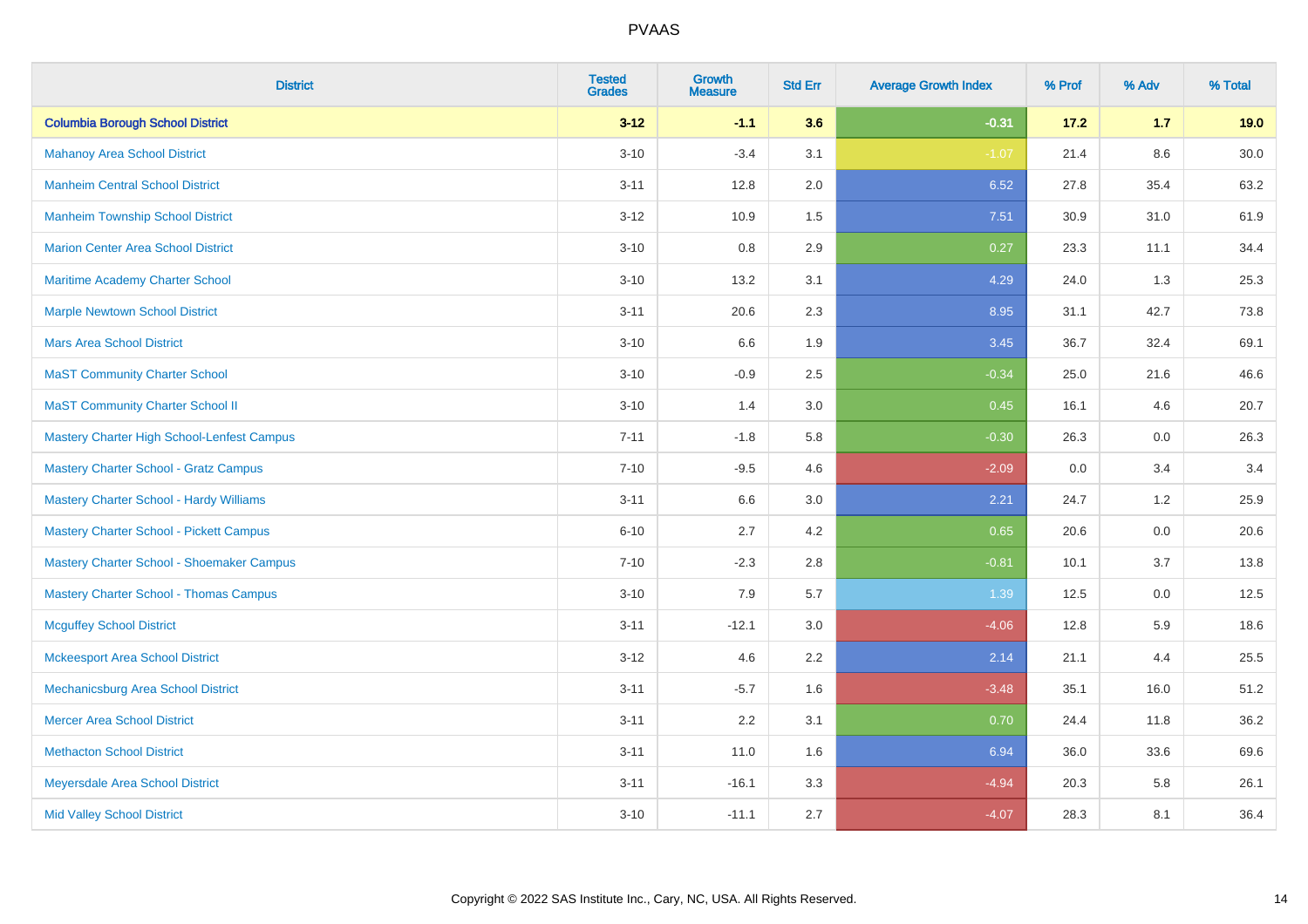| <b>District</b>                            | <b>Tested</b><br><b>Grades</b> | <b>Growth</b><br><b>Measure</b> | <b>Std Err</b> | <b>Average Growth Index</b> | % Prof | % Adv   | % Total |
|--------------------------------------------|--------------------------------|---------------------------------|----------------|-----------------------------|--------|---------|---------|
| <b>Columbia Borough School District</b>    | $3 - 12$                       | $-1.1$                          | 3.6            | $-0.31$                     | 17.2   | $1.7$   | 19.0    |
| <b>Middletown Area School District</b>     | $3 - 11$                       | $-3.4$                          | 2.4            | $-1.44$                     | 34.3   | 15.2    | 49.4    |
| <b>Midd-West School District</b>           | $3 - 11$                       | 3.6                             | 2.6            | 1.42                        | 28.6   | 25.0    | 53.6    |
| <b>Mifflin County School District</b>      | $3 - 11$                       | 12.3                            | 1.6            | 7.69                        | 35.1   | 15.1    | 50.3    |
| Mifflinburg Area School District           | $3 - 11$                       | $-6.0$                          | 2.1            | $-2.87$                     | 32.7   | 13.3    | 46.0    |
| <b>Millcreek Township School District</b>  | $3 - 11$                       | 9.1                             | 1.4            | 6.61                        | 34.5   | 30.1    | 64.6    |
| Millersburg Area School District           | $3 - 11$                       | $-6.6$                          | 3.4            | $-1.92$                     | 24.1   | 10.3    | 34.5    |
| <b>Millville Area School District</b>      | $3 - 12$                       | $-5.6$                          | 4.4            | $-1.26$                     | 31.4   | 11.4    | 42.9    |
| <b>Milton Area School District</b>         | $3 - 11$                       | $-10.1$                         | 2.5            | $-4.04$                     | 23.0   | 11.3    | 34.2    |
| <b>Minersville Area School District</b>    | $3 - 11$                       | $-2.9$                          | 3.4            | $-0.86$                     | 27.4   | 9.7     | 37.1    |
| <b>Mohawk Area School District</b>         | $3 - 11$                       | $-10.5$                         | 2.8            | $-3.75$                     | 35.1   | 10.6    | 45.7    |
| <b>Monessen City School District</b>       | $3 - 10$                       | $-3.9$                          | 5.6            | $-0.69$                     | 21.0   | 10.5    | 31.6    |
| <b>Moniteau School District</b>            | $3 - 11$                       | $-11.8$                         | 2.9            | $-4.07$                     | 22.6   | $5.0\,$ | 27.6    |
| <b>Montgomery Area School District</b>     | $3 - 11$                       | $-5.8$                          | 3.2            | $-1.83$                     | 25.0   | 11.5    | 36.5    |
| <b>Montour School District</b>             | $3 - 11$                       | $-6.1$                          | 2.1            | $-2.95$                     | 31.8   | 23.6    | 55.3    |
| <b>Montoursville Area School District</b>  | $3 - 12$                       | $-8.4$                          | 2.6            | $-3.17$                     | 38.8   | 18.2    | 57.0    |
| <b>Montrose Area School District</b>       | $3 - 10$                       | 12.3                            | 2.8            | 4.41                        | 37.8   | 28.9    | 66.7    |
| <b>Moon Area School District</b>           | $3 - 11$                       | 1.5                             | 1.8            | 0.86                        | 34.5   | 25.5    | 60.0    |
| Morrisville Borough School District        | $3 - 11$                       | $-13.1$                         | 3.7            | $-3.52$                     | 4.9    | 1.6     | 6.6     |
| <b>Moshannon Valley School District</b>    | $3 - 10$                       | $-5.1$                          | 4.6            | $-1.12$                     | 25.0   | 12.5    | 37.5    |
| <b>Mount Carmel Area School District</b>   | $3 - 11$                       | $-7.9$                          | 2.3            | $-3.38$                     | 18.2   | 4.4     | 22.6    |
| <b>Mount Pleasant Area School District</b> | $3 - 11$                       | $-5.4$                          | 2.3            | $-2.37$                     | 33.3   | 8.7     | 42.0    |
| <b>Mount Union Area School District</b>    | $3 - 10$                       | $-2.5$                          | 2.8            | $-0.89$                     | 19.8   | 5.8     | 25.6    |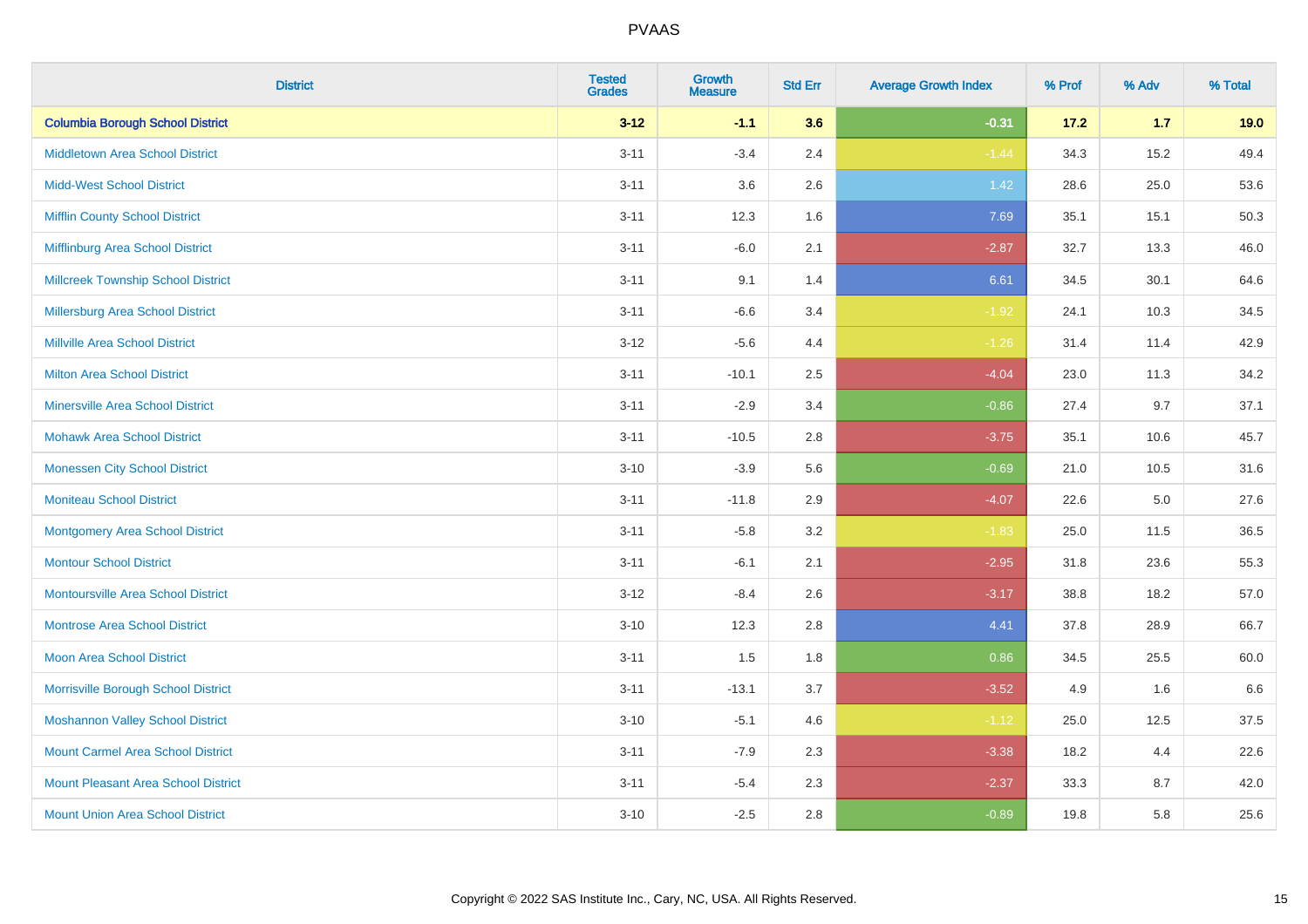| <b>District</b>                             | <b>Tested</b><br><b>Grades</b> | <b>Growth</b><br><b>Measure</b> | <b>Std Err</b> | <b>Average Growth Index</b> | % Prof | % Adv | % Total |
|---------------------------------------------|--------------------------------|---------------------------------|----------------|-----------------------------|--------|-------|---------|
| <b>Columbia Borough School District</b>     | $3 - 12$                       | $-1.1$                          | 3.6            | $-0.31$                     | 17.2   | $1.7$ | 19.0    |
| <b>Mountain View School District</b>        | $3 - 11$                       | 24.2                            | 3.4            | 7.20                        | 45.8   | 37.3  | 83.0    |
| Mt Lebanon School District                  | $3 - 11$                       | 2.4                             | 1.3            | 1.79                        | 39.3   | 37.4  | 76.8    |
| <b>Muhlenberg School District</b>           | $3 - 10$                       | $-17.8$                         | 1.9            | $-9.34$                     | 12.4   | 4.6   | 17.0    |
| <b>Multicultural Academy Charter School</b> | $9 - 11$                       | 6.0                             | 3.4            | 1.77                        | 12.3   | 0.0   | 12.3    |
| <b>Muncy School District</b>                | $3 - 11$                       | 6.9                             | 3.3            | 2.12                        | 37.6   | 18.8  | 56.4    |
| Nazareth Area School District               | $3 - 11$                       | $-2.5$                          | 1.7            | $-1.53$                     | 29.2   | 24.6  | 53.8    |
| <b>Neshaminy School District</b>            | $3 - 11$                       | 8.6                             | 1.3            | 6.56                        | 31.3   | 23.9  | 55.2    |
| <b>Neshannock Township School District</b>  | $3 - 10$                       | $-12.5$                         | 2.7            | $-4.73$                     | 29.0   | 13.0  | 42.0    |
| <b>New Brighton Area School District</b>    | $3 - 11$                       | $-2.1$                          | 3.2            | $-0.65$                     | 31.5   | 11.1  | 42.6    |
| <b>New Castle Area School District</b>      | $3 - 12$                       | $-13.6$                         | 2.3            | $-5.99$                     | 17.6   | 2.0   | 19.5    |
| <b>New Foundations Charter School</b>       | $3 - 11$                       | 0.6                             | 2.2            | 0.29                        | 22.4   | 4.0   | 26.4    |
| New Hope-Solebury School District           | $3 - 11$                       | 28.8                            | 2.9            | 9.77                        | 31.6   | 50.0  | 81.6    |
| New Kensington-Arnold School District       | $3 - 11$                       | $-5.8$                          | 3.2            | $-1.80$                     | 10.8   | 1.2   | 12.0    |
| <b>Newport School District</b>              | $3 - 12$                       | 3.8                             | 3.3            | 1.17                        | 38.8   | 10.4  | 49.2    |
| <b>Norristown Area School District</b>      | $3 - 12$                       | $-25.4$                         | 1.7            | $-15.35$                    | 10.6   | 1.8   | 12.4    |
| North Allegheny School District             | $3 - 11$                       | 18.0                            | 1.3            | 14.25                       | 30.5   | 42.9  | 73.4    |
| North Clarion County School District        | $3 - 12$                       | 3.4                             | 4.1            | 0.83                        | 45.0   | 18.8  | 63.8    |
| <b>North East School District</b>           | $3 - 11$                       | $-5.3$                          | 2.7            | $-1.97$                     | 31.7   | 24.8  | 56.4    |
| North Hills School District                 | $3 - 11$                       | $-15.8$                         | 1.8            | $-8.84$                     | 26.4   | 19.8  | 46.2    |
| <b>North Penn School District</b>           | $3 - 11$                       | 17.6                            | 1.0            | 17.53                       | 30.8   | 35.7  | 66.4    |
| <b>North Pocono School District</b>         | $3 - 11$                       | 13.1                            | 3.7            | 3.54                        | 31.4   | 33.3  | 64.7    |
| North Schuylkill School District            | $3 - 11$                       | $-4.7$                          | 2.2            | $-2.16$                     | 20.2   | 11.7  | 31.9    |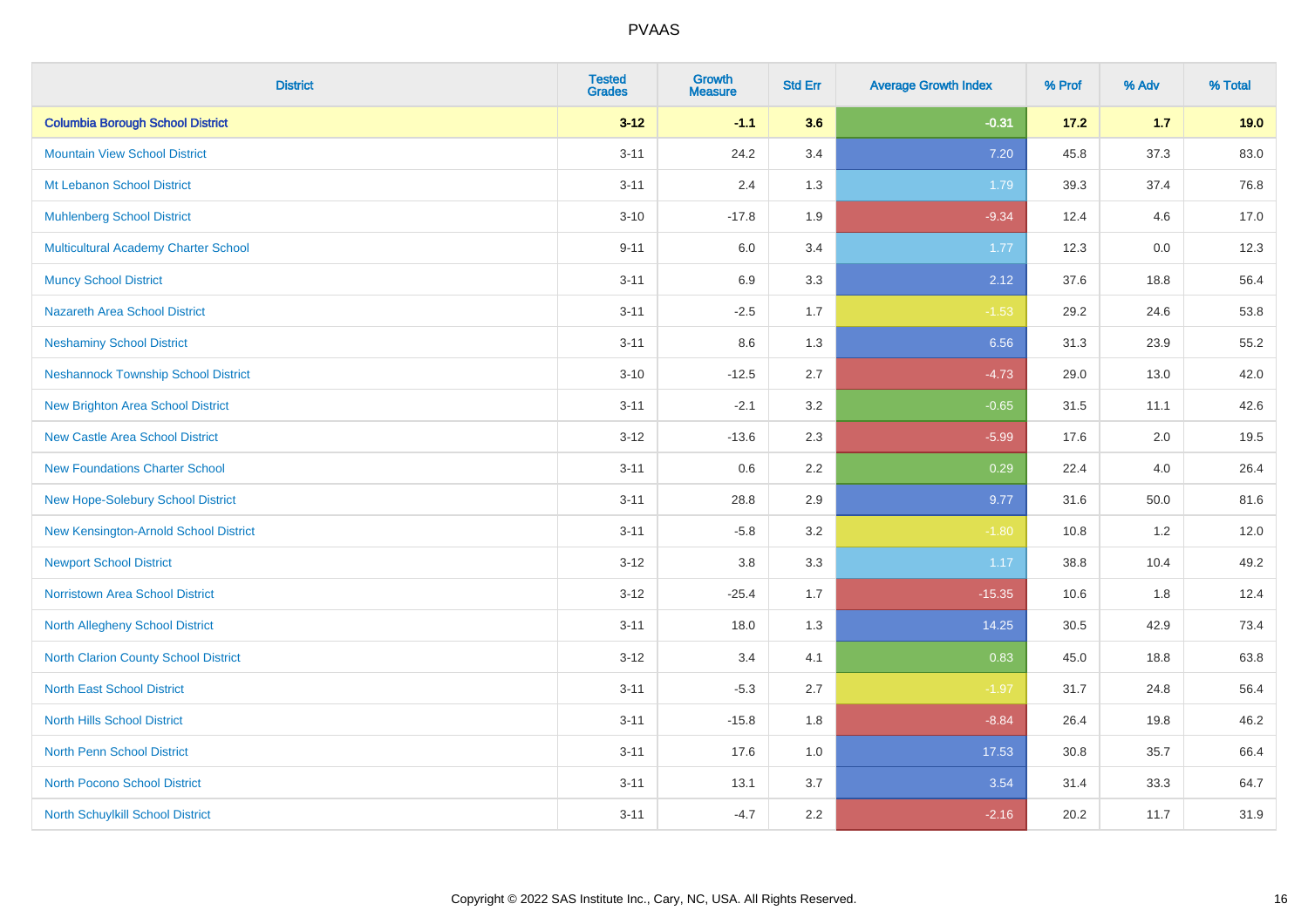| <b>District</b>                           | <b>Tested</b><br><b>Grades</b> | <b>Growth</b><br><b>Measure</b> | <b>Std Err</b> | <b>Average Growth Index</b> | % Prof | % Adv   | % Total |
|-------------------------------------------|--------------------------------|---------------------------------|----------------|-----------------------------|--------|---------|---------|
| <b>Columbia Borough School District</b>   | $3 - 12$                       | $-1.1$                          | 3.6            | $-0.31$                     | 17.2   | $1.7$   | 19.0    |
| <b>North Star School District</b>         | $3 - 11$                       | 1.1                             | 3.3            | 0.34                        | 26.2   | 20.0    | 46.2    |
| Northampton Area School District          | $3 - 11$                       | 3.2                             | 1.5            | 2.05                        | 29.8   | 17.9    | 47.7    |
| <b>Northeast Bradford School District</b> | $3 - 10$                       | $-5.0$                          | 3.7            | $-1.35$                     | 30.6   | 4.8     | 35.5    |
| Northeastern York School District         | $3 - 11$                       | 3.8                             | 1.8            | 2.11                        | 32.7   | 21.0    | 53.7    |
| Northern Bedford County School District   | $3 - 11$                       | $-2.3$                          | 3.3            | $-0.69$                     | 26.2   | 16.9    | 43.1    |
| Northern Cambria School District          | $3 - 11$                       | $-0.3$                          | 3.4            | $-0.09$                     | 26.5   | 1.2     | 27.7    |
| Northern Lebanon School District          | $3 - 11$                       | $-0.7$                          | 2.3            | $-0.29$                     | 18.8   | 6.8     | 25.6    |
| Northern Lehigh School District           | $3 - 12$                       | 6.1                             | 2.5            | 2.42                        | 21.4   | 18.0    | 39.3    |
| Northern Potter School District           | $3 - 12$                       | 6.8                             | 4.6            | 1.48                        | 30.6   | 11.1    | 41.7    |
| Northern Tioga School District            | $3 - 12$                       | 6.8                             | 2.6            | 2.64                        | 25.0   | 16.9    | 41.9    |
| Northern York County School District      | $3 - 11$                       | 8.4                             | 1.8            | 4.63                        | 24.3   | 23.1    | 47.4    |
| <b>Northgate School District</b>          | $3 - 11$                       | $-3.0$                          | 3.4            | $-0.85$                     | 35.6   | $6.8\,$ | 42.4    |
| <b>Northwest Area School District</b>     | $3 - 10$                       | $-3.2$                          | 3.3            | $-0.97$                     | 30.4   | 13.0    | 43.5    |
| Northwestern Lehigh School District       | $3 - 11$                       | $-2.4$                          | 2.1            | $-1.14$                     | 41.7   | 17.9    | 59.5    |
| <b>Northwestern School District</b>       | $3 - 11$                       | $-14.6$                         | 3.2            | $-4.51$                     | 32.5   | 13.7    | 46.2    |
| <b>Norwin School District</b>             | $3 - 11$                       | $-1.1$                          | 1.6            | $-0.70$                     | 37.7   | 27.6    | 65.2    |
| <b>Octorara Area School District</b>      | $3 - 11$                       | $-7.5$                          | 3.2            | $-2.35$                     | 26.1   | 17.0    | 43.2    |
| Oil City Area School District             | $3 - 11$                       | 8.6                             | 2.4            | 3.56                        | 29.1   | 13.1    | 42.2    |
| <b>Old Forge School District</b>          | $3 - 12$                       | $-11.3$                         | 3.1            | $-3.62$                     | 28.6   | 13.2    | 41.8    |
| <b>Oley Valley School District</b>        | $3 - 11$                       | 1.4                             | 2.4            | 0.56                        | 37.4   | 23.9    | 61.4    |
| <b>Oswayo Valley School District</b>      | $3 - 12$                       | 9.9                             | 5.1            | 1.93                        | 26.5   | 44.1    | 70.6    |
| <b>Otto-Eldred School District</b>        | $3 - 11$                       | $-0.5$                          | 3.5            | $-0.13$                     | 35.8   | 10.5    | 46.3    |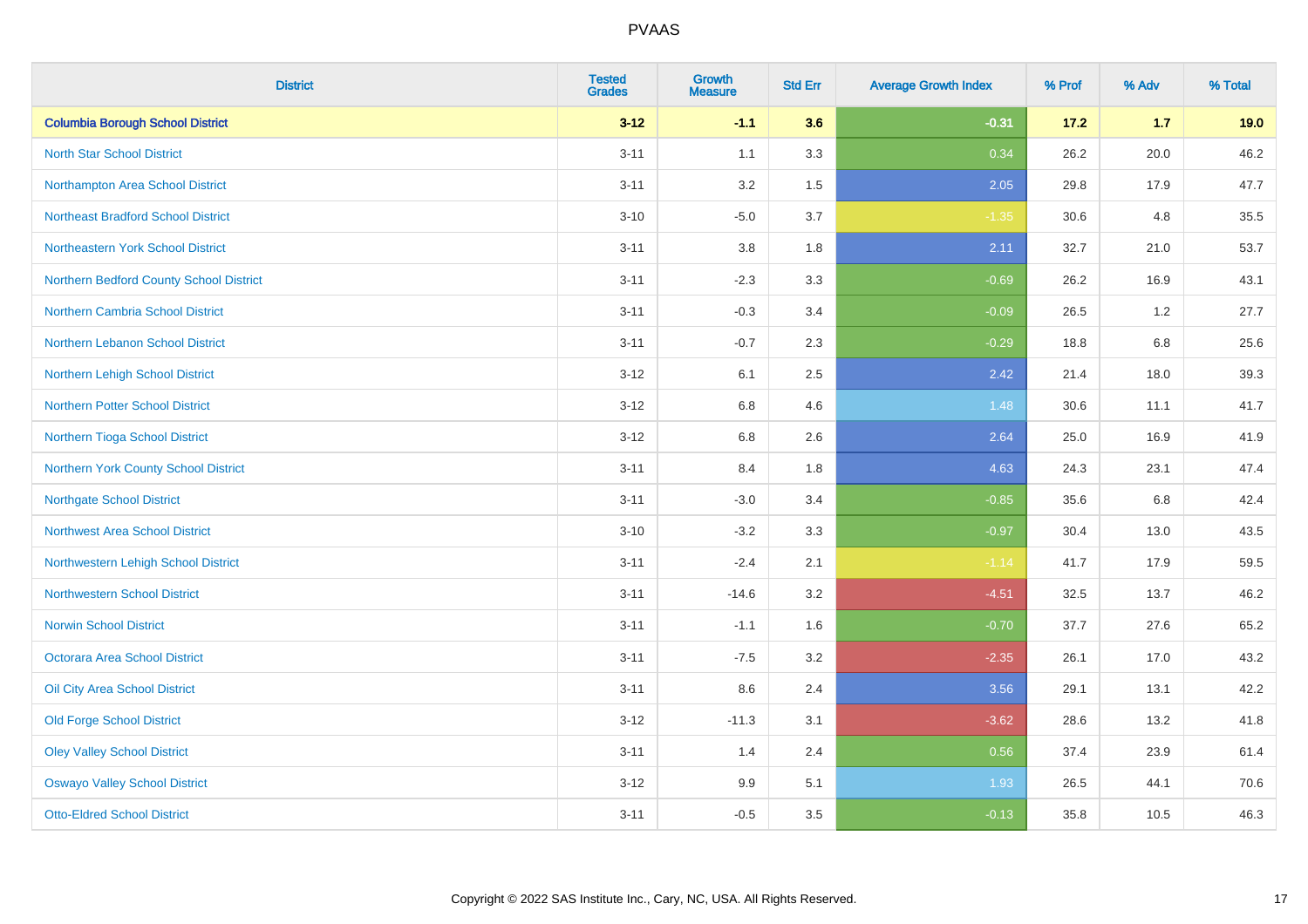| <b>District</b>                               | <b>Tested</b><br><b>Grades</b> | <b>Growth</b><br><b>Measure</b> | <b>Std Err</b> | <b>Average Growth Index</b> | % Prof | % Adv   | % Total |
|-----------------------------------------------|--------------------------------|---------------------------------|----------------|-----------------------------|--------|---------|---------|
| <b>Columbia Borough School District</b>       | $3 - 12$                       | $-1.1$                          | 3.6            | $-0.31$                     | 17.2   | $1.7$   | 19.0    |
| <b>Owen J Roberts School District</b>         | $3 - 11$                       | $-3.5$                          | 1.5            | $-2.27$                     | 36.8   | 24.4    | 61.2    |
| <b>Oxford Area School District</b>            | $3 - 11$                       | $-3.1$                          | 1.8            | $-1.77$                     | 27.5   | 14.5    | 42.0    |
| <b>Palisades School District</b>              | $3 - 11$                       | 7.7                             | 2.9            | 2.66                        | 27.8   | 20.3    | 48.1    |
| <b>Palmerton Area School District</b>         | $3 - 11$                       | $-0.9$                          | 2.7            | $-0.34$                     | 34.3   | 14.3    | 48.6    |
| Palmyra Area School District                  | $3 - 11$                       | 16.2                            | 1.8            | 9.02                        | 38.8   | 34.0    | 72.8    |
| <b>Panther Valley School District</b>         | $3 - 12$                       | $-13.3$                         | 3.2            | $-4.10$                     | 31.5   | 4.1     | 35.6    |
| <b>Parkland School District</b>               | $3 - 11$                       | $-3.7$                          | 1.2            | $-3.17$                     | 31.4   | 30.6    | 62.0    |
| Pen Argyl Area School District                | $3 - 12$                       | 12.8                            | 2.5            | 5.10                        | 28.5   | 23.8    | 52.3    |
| Penn Cambria School District                  | $3 - 11$                       | $-4.5$                          | 2.4            | $-1.86$                     | 27.3   | 15.8    | 43.2    |
| <b>Penn Hills School District</b>             | $3 - 11$                       | 0.0                             | 2.4            | 0.02                        | 18.4   | 7.1     | 25.6    |
| <b>Penn Manor School District</b>             | $3 - 11$                       | 7.1                             | 1.5            | 4.82                        | 26.7   | 20.5    | 47.2    |
| <b>Penncrest School District</b>              | $3 - 11$                       | 6.0                             | 1.9            | 3.24                        | 31.1   | 16.9    | 48.0    |
| <b>Penn-Delco School District</b>             | $3 - 11$                       | 1.3                             | 1.8            | 0.75                        | 26.5   | 12.6    | 39.1    |
| <b>Pennridge School District</b>              | $3 - 10$                       | 7.4                             | 1.5            | 5.10                        | 32.0   | 27.6    | 59.6    |
| <b>Penns Manor Area School District</b>       | $3 - 12$                       | $-1.9$                          | $3.5\,$        | $-0.55$                     | 24.2   | $3.8\,$ | 28.0    |
| Penns Valley Area School District             | $3 - 12$                       | 14.1                            | 2.6            | 5.33                        | 29.6   | 23.3    | 52.9    |
| <b>Pennsbury School District</b>              | $3 - 11$                       | 5.6                             | 1.3            | 4.38                        | 37.7   | 27.7    | 65.4    |
| Pennsylvania Cyber Charter School             | $3 - 11$                       | 0.6                             | 1.5            | 0.37                        | 20.8   | 8.1     | 28.9    |
| Pennsylvania Distance Learning Charter School | $3 - 12$                       | 6.8                             | 3.4            | 1.99                        | 19.8   | 6.2     | 25.9    |
| Pennsylvania Leadership Charter School        | $3 - 11$                       | 8.0                             | 1.9            | 4.22                        | 33.1   | 27.8    | 60.9    |
| Pennsylvania Virtual Charter School           | $3 - 11$                       | 4.4                             | 3.4            | 1.31                        | 29.8   | 21.2    | 51.0    |
| <b>Penn-Trafford School District</b>          | $3 - 11$                       | 2.9                             | 1.8            | 1.68                        | 46.3   | 26.2    | 72.5    |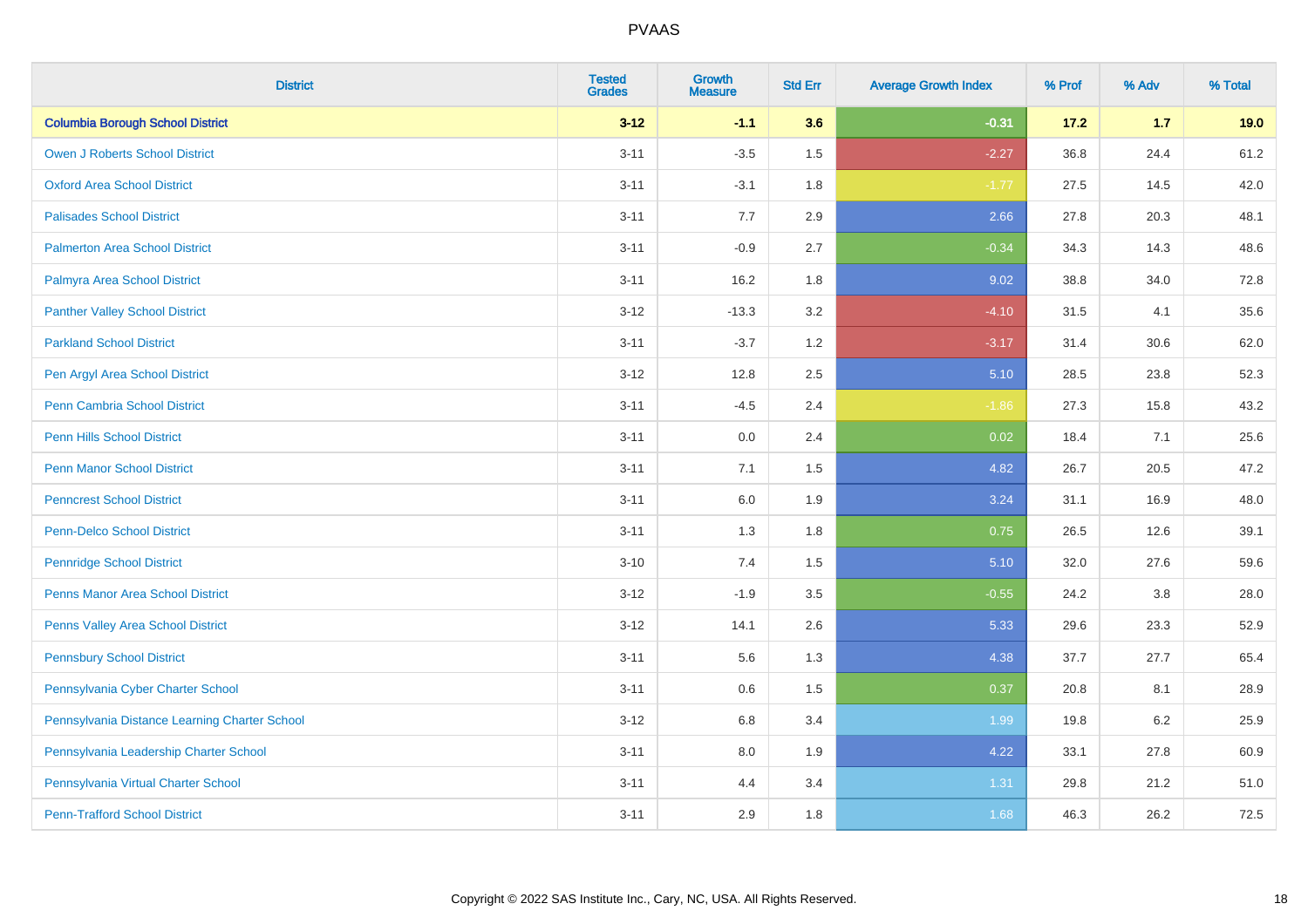| <b>District</b>                                    | <b>Tested</b><br><b>Grades</b> | <b>Growth</b><br><b>Measure</b> | <b>Std Err</b> | <b>Average Growth Index</b> | % Prof | % Adv | % Total |
|----------------------------------------------------|--------------------------------|---------------------------------|----------------|-----------------------------|--------|-------|---------|
| <b>Columbia Borough School District</b>            | $3 - 12$                       | $-1.1$                          | 3.6            | $-0.31$                     | 17.2   | $1.7$ | 19.0    |
| People For People Charter School                   | $3 - 12$                       | 6.4                             | 5.6            | $1.15$                      | 2.4    | 0.0   | 2.4     |
| <b>Pequea Valley School District</b>               | $3 - 11$                       | 18.0                            | 3.1            | 5.74                        | 29.2   | 37.5  | 66.7    |
| <b>Perkiomen Valley School District</b>            | $3 - 11$                       | 2.7                             | 1.5            | 1.83                        | 35.0   | 25.3  | 60.3    |
| Perseus House Charter School Of Excellence         | $6 - 11$                       | $-6.4$                          | 2.6            | $-2.50$                     | 0.9    | 0.0   | 0.9     |
| <b>Peters Township School District</b>             | $3 - 11$                       | 14.1                            | 1.7            | 8.16                        | 35.2   | 41.6  | 76.8    |
| Philadelphia Academy Charter School                | $3 - 11$                       | $-14.7$                         | 2.7            | $-5.42$                     | 21.6   | 3.9   | 25.5    |
| Philadelphia City School District                  | $3 - 12$                       | $-7.8$                          | 0.6            | $-13.43$                    | 16.4   | 6.5   | 22.9    |
| Philadelphia Electrical & Tech Charter High School | $10 - 10$                      | 1.2                             | 2.6            | 0.45                        | 0.9    | 0.0   | 0.9     |
| Philipsburg-Osceola Area School District           | $3 - 11$                       | 4.1                             | 3.0            | 1.37                        | 22.5   | 16.2  | 38.8    |
| <b>Phoenixville Area School District</b>           | $3 - 11$                       | 7.3                             | 1.8            | 3.96                        | 32.3   | 27.6  | 59.8    |
| <b>Pine Grove Area School District</b>             | $3 - 11$                       | $-1.1$                          | 3.0            | $-0.36$                     | 29.5   | 14.3  | 43.8    |
| <b>Pine-Richland School District</b>               | $3 - 11$                       | 9.3                             | 1.7            | 5.56                        | 42.3   | 35.8  | 78.1    |
| <b>Pittsburgh School District</b>                  | $3 - 11$                       | $-13.0$                         | 1.1            | $-12.25$                    | 16.1   | 6.5   | 22.6    |
| <b>Pittston Area School District</b>               | $3 - 11$                       | $-8.2$                          | 2.2            | $-3.75$                     | 26.7   | 14.8  | 41.5    |
| <b>Pleasant Valley School District</b>             | $3 - 11$                       | $-3.3$                          | 1.8            | $-1.80$                     | 28.5   | 10.4  | 39.0    |
| <b>Plum Borough School District</b>                | $3 - 11$                       | $-9.4$                          | 2.4            | $-3.98$                     | 32.9   | 27.4  | 60.4    |
| Pocono Mountain School District                    | $3 - 12$                       | $-4.3$                          | 1.8            | $-2.43$                     | 35.5   | 17.1  | 52.6    |
| <b>Port Allegany School District</b>               | $3 - 11$                       | 6.5                             | 3.7            | 1.74                        | 26.4   | 11.3  | 37.7    |
| <b>Portage Area School District</b>                | $3 - 10$                       | $-0.5$                          | 3.3            | $-0.14$                     | 27.0   | 20.6  | 47.6    |
| <b>Pottsgrove School District</b>                  | $3 - 11$                       | $-5.5$                          | 2.0            | $-2.78$                     | 28.6   | 10.3  | 38.8    |
| <b>Pottstown School District</b>                   | $3 - 12$                       | 2.0                             | 2.2            | 0.88                        | 19.4   | 6.2   | 25.6    |
| <b>Pottsville Area School District</b>             | $3 - 12$                       | $-4.9$                          | 2.1            | $-2.36$                     | 21.8   | 7.9   | 29.6    |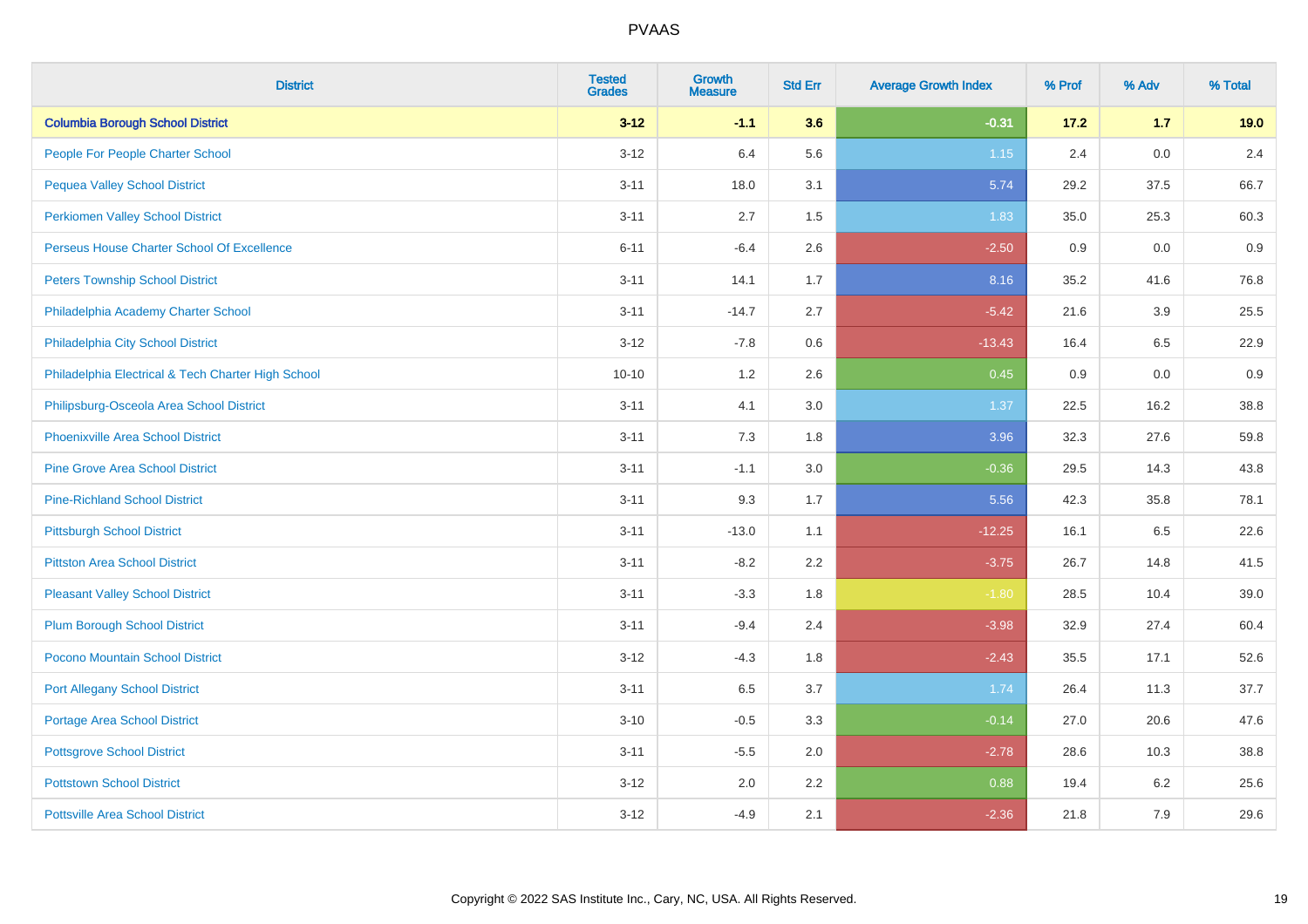| <b>District</b>                                                       | <b>Tested</b><br><b>Grades</b> | <b>Growth</b><br><b>Measure</b> | <b>Std Err</b> | <b>Average Growth Index</b> | % Prof | % Adv   | % Total |
|-----------------------------------------------------------------------|--------------------------------|---------------------------------|----------------|-----------------------------|--------|---------|---------|
| <b>Columbia Borough School District</b>                               | $3 - 12$                       | $-1.1$                          | 3.6            | $-0.31$                     | 17.2   | $1.7$   | 19.0    |
| Preparatory Charter School Of Mathematics, Science, Tech, And Careers | $9 - 10$                       | $-5.1$                          | 2.5            | $-2.03$                     | 6.3    | 1.4     | 7.7     |
| Propel Charter School - Braddock Hills                                | $3 - 11$                       | $-2.1$                          | 3.3            | $-0.63$                     | 4.8    | 3.2     | 8.1     |
| <b>Propel Charter School-Homestead</b>                                | $3 - 11$                       | $-5.0$                          | 3.9            | $-1.27$                     | 7.3    | $0.0\,$ | 7.3     |
| <b>Propel Charter School-Montour</b>                                  | $3 - 10$                       | $-3.4$                          | 3.6            | $-0.93$                     | 7.7    | 0.0     | 7.7     |
| <b>Punxsutawney Area School District</b>                              | $3 - 11$                       | 15.8                            | 2.7            | 5.83                        | 18.6   | 29.0    | 47.6    |
| <b>Purchase Line School District</b>                                  | $3 - 12$                       | 4.3                             | 3.3            | 1.30                        | 32.3   | 9.0     | 41.4    |
| <b>Quaker Valley School District</b>                                  | $3 - 11$                       | 12.2                            | 2.5            | 4.90                        | 39.5   | 26.4    | 65.9    |
| <b>Quakertown Community School District</b>                           | $3 - 12$                       | $-4.3$                          | 1.5            | $-2.79$                     | 33.8   | 20.1    | 53.8    |
| <b>Radnor Township School District</b>                                | $3 - 12$                       | 7.5                             | 1.9            | 4.03                        | 33.0   | 38.3    | 71.3    |
| <b>Reach Cyber Charter School</b>                                     | $3 - 11$                       | 1.4                             | 3.6            | 0.40                        | 32.9   | 15.2    | 48.1    |
| <b>Reading School District</b>                                        | $3 - 11$                       | 4.3                             | 1.2            | 3.71                        | 16.8   | 6.0     | 22.8    |
| <b>Red Lion Area School District</b>                                  | $3 - 11$                       | 4.5                             | 1.9            | 2.31                        | 32.3   | 21.5    | 53.8    |
| <b>Redbank Valley School District</b>                                 | $3 - 11$                       | $-7.5$                          | 3.1            | $-2.41$                     | 12.4   | 10.6    | 23.1    |
| Renaissance Academy Charter School                                    | $3 - 11$                       | $-5.6$                          | 3.1            | $-1.79$                     | 28.4   | 18.5    | 46.9    |
| <b>Reynolds School District</b>                                       | $3 - 10$                       | $-3.0$                          | 3.5            | $-0.87$                     | 27.3   | 9.1     | 36.4    |
| <b>Richland School District</b>                                       | $3 - 11$                       | $-6.9$                          | 2.6            | $-2.63$                     | 40.1   | 20.9    | 61.0    |
| <b>Ridgway Area School District</b>                                   | $3 - 11$                       | $-6.1$                          | 4.0            | $-1.53$                     | 42.2   | 15.6    | 57.8    |
| <b>Ridley School District</b>                                         | $3 - 12$                       | 0.3                             | 1.6            | 0.21                        | 32.0   | 10.7    | 42.6    |
| <b>Ringgold School District</b>                                       | $3 - 11$                       | 2.9                             | 2.2            | 1.32                        | 23.8   | 13.3    | 37.1    |
| <b>Riverside Beaver County School District</b>                        | $3 - 11$                       | $-5.5$                          | 2.7            | $-2.03$                     | 35.8   | 23.2    | 59.0    |
| <b>Riverside School District</b>                                      | $3 - 11$                       | $-6.2$                          | 2.7            | $-2.33$                     | 20.8   | 17.0    | 37.7    |
| <b>Riverview School District</b>                                      | $3 - 11$                       | $-13.0$                         | 4.0            | $-3.29$                     | 43.1   | 7.8     | 51.0    |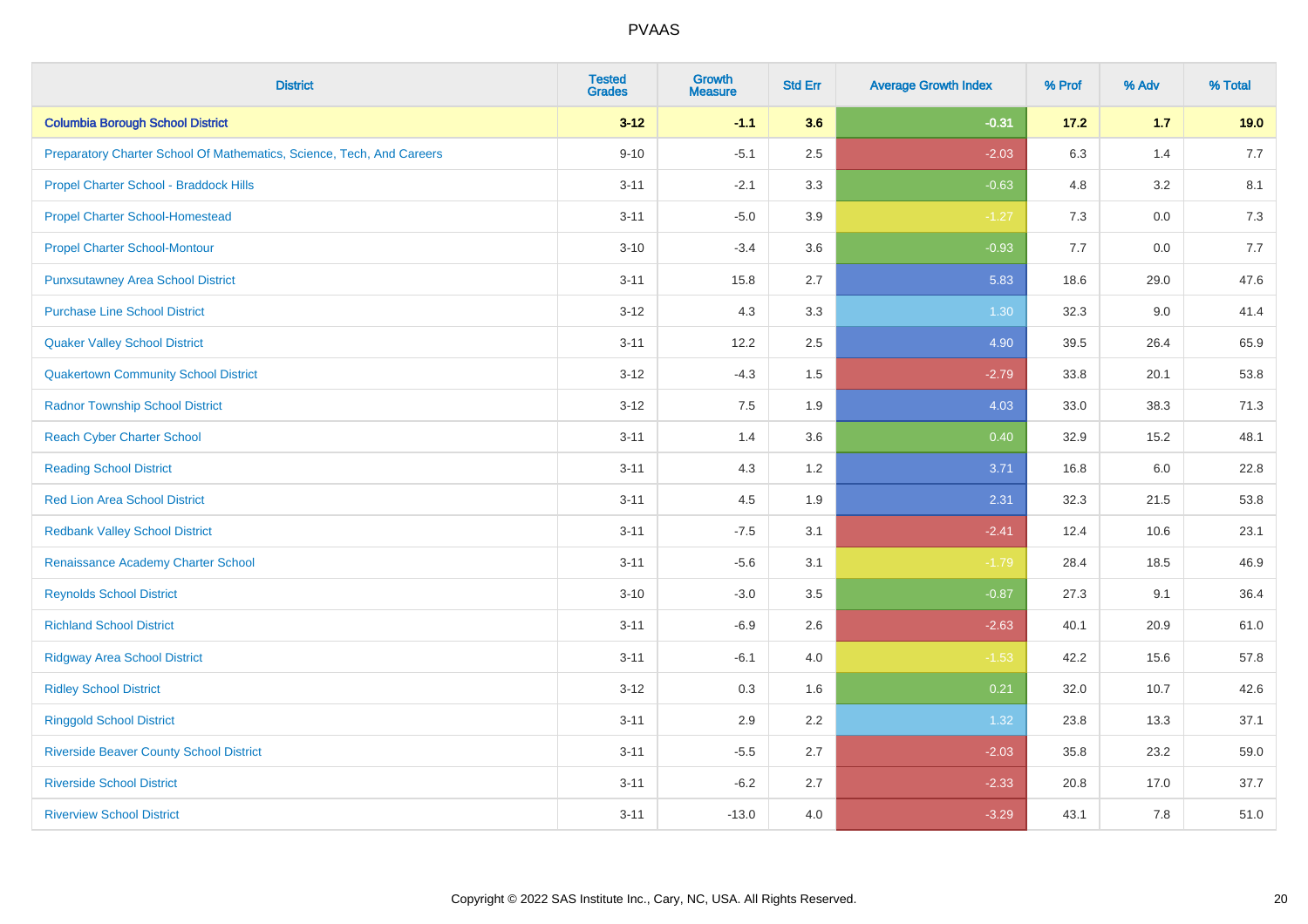| <b>District</b>                               | <b>Tested</b><br><b>Grades</b> | <b>Growth</b><br><b>Measure</b> | <b>Std Err</b> | <b>Average Growth Index</b> | % Prof | % Adv | % Total |
|-----------------------------------------------|--------------------------------|---------------------------------|----------------|-----------------------------|--------|-------|---------|
| <b>Columbia Borough School District</b>       | $3 - 12$                       | $-1.1$                          | 3.6            | $-0.31$                     | 17.2   | $1.7$ | 19.0    |
| <b>Roberto Clemente Charter School</b>        | $3 - 12$                       | $-3.3$                          | 4.1            | $-0.79$                     | 22.7   | 4.6   | 27.3    |
| <b>Rochester Area School District</b>         | $3 - 11$                       | $-5.7$                          | 3.9            | $-1.45$                     | 14.9   | 2.1   | 17.0    |
| <b>Rose Tree Media School District</b>        | $3 - 10$                       | $-2.8$                          | 2.1            | $-1.33$                     | 35.2   | 29.6  | 64.8    |
| <b>Saint Marys Area School District</b>       | $3 - 11$                       | 6.0                             | 2.2            | 2.69                        | 35.4   | 18.3  | 53.7    |
| <b>Salisbury Township School District</b>     | $3 - 11$                       | 5.8                             | 3.6            | 1.62                        | 24.4   | 12.6  | 37.0    |
| Salisbury-Elk Lick School District            | $3 - 11$                       | $-8.4$                          | 5.8            | $-1.45$                     | 33.3   | 5.6   | 38.9    |
| <b>Saucon Valley School District</b>          | $3 - 11$                       | 18.9                            | 2.2            | 8.48                        | 26.0   | 39.6  | 65.6    |
| <b>Sayre Area School District</b>             | $3 - 11$                       | 5.8                             | 3.2            | 1.81                        | 30.3   | 21.0  | 51.3    |
| <b>School Lane Charter School</b>             | $3 - 11$                       | 2.6                             | 3.6            | 0.72                        | 23.1   | 18.7  | 41.8    |
| Schuylkill Haven Area School District         | $3 - 11$                       | $-5.3$                          | 2.7            | $-1.96$                     | 22.2   | 11.6  | 33.8    |
| <b>Schuylkill Valley School District</b>      | $3 - 11$                       | $-1.0$                          | 2.2            | $-0.47$                     | 29.8   | 20.2  | 50.0    |
| <b>Scranton School District</b>               | $3 - 12$                       | $-10.1$                         | 2.5            | $-4.04$                     | 20.0   | 7.7   | 27.7    |
| Selinsgrove Area School District              | $3 - 12$                       | $-5.7$                          | 2.1            | $-2.74$                     | 25.4   | 13.9  | 39.2    |
| <b>Seneca Valley School District</b>          | $3 - 11$                       | 0.8                             | 1.4            | 0.54                        | 40.6   | 25.2  | 65.8    |
| <b>Shade-Central City School District</b>     | $3 - 11$                       | $-14.6$                         | 4.0            | $-3.68$                     | 9.6    | 0.0   | 9.6     |
| <b>Shaler Area School District</b>            | $3 - 11$                       | $-2.1$                          | 1.8            | $-1.18$                     | 32.0   | 13.0  | 45.0    |
| <b>Shamokin Area School District</b>          | $3 - 11$                       | $-2.6$                          | 2.5            | $-1.06$                     | 19.6   | 9.8   | 29.3    |
| <b>Shanksville-Stonycreek School District</b> | $3 - 10$                       | $-8.6$                          | 5.5            | $-1.55$                     | 17.6   | 23.5  | 41.2    |
| <b>Sharon City School District</b>            | $3 - 11$                       | $-6.5$                          | 2.3            | $-2.79$                     | 13.1   | 5.0   | 18.1    |
| <b>Sharpsville Area School District</b>       | $3 - 11$                       | 3.8                             | 3.7            | 1.04                        | 41.1   | 23.2  | 64.3    |
| <b>Shenandoah Valley School District</b>      | $3 - 11$                       | $-4.5$                          | 3.5            | $-1.29$                     | 14.3   | 0.0   | 14.3    |
| Shenango Area School District                 | $3 - 11$                       | 1.7                             | 3.2            | 0.52                        | 41.4   | 13.8  | 55.3    |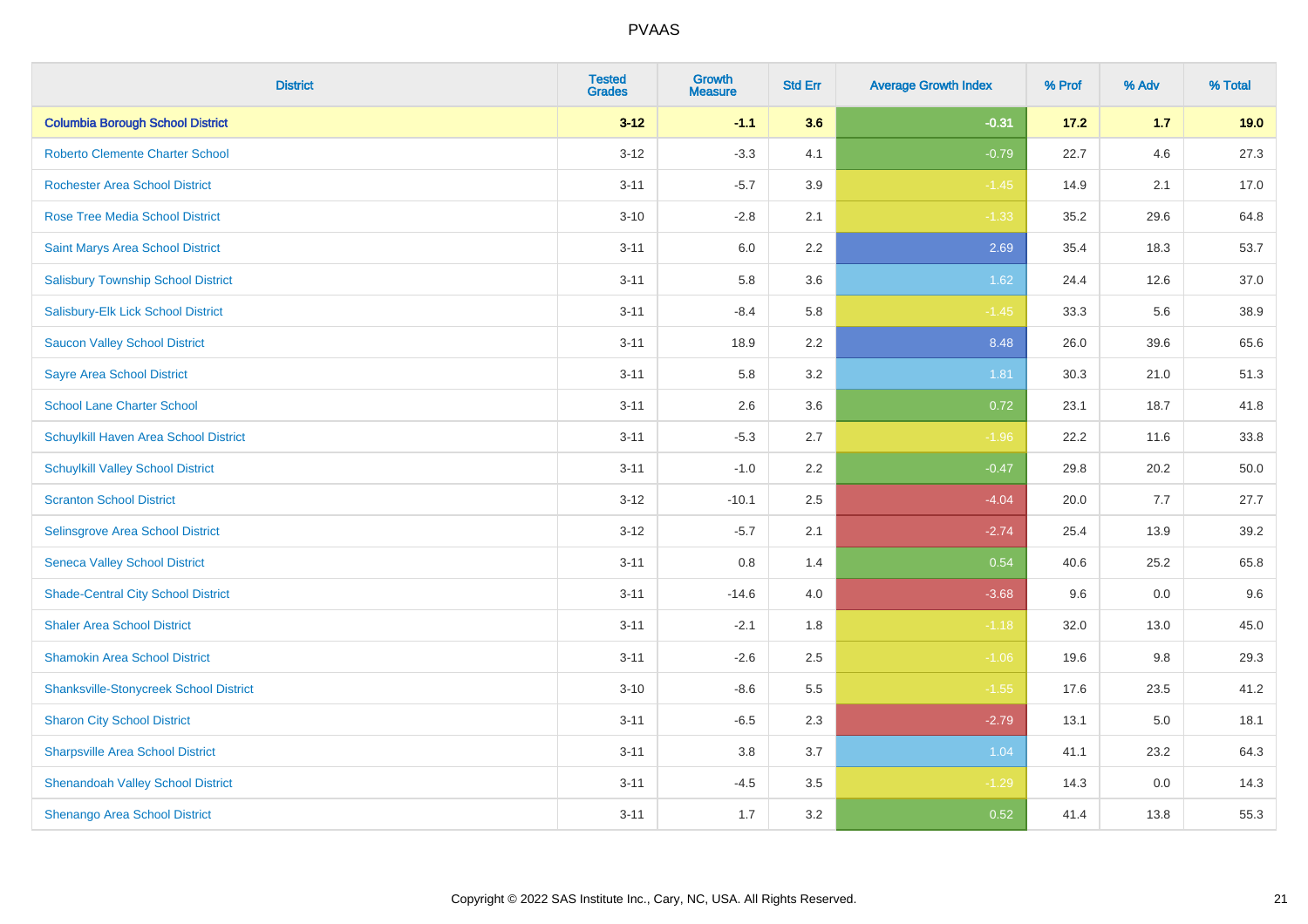| <b>District</b>                            | <b>Tested</b><br><b>Grades</b> | <b>Growth</b><br><b>Measure</b> | <b>Std Err</b> | <b>Average Growth Index</b> | % Prof | % Adv | % Total |
|--------------------------------------------|--------------------------------|---------------------------------|----------------|-----------------------------|--------|-------|---------|
| <b>Columbia Borough School District</b>    | $3 - 12$                       | $-1.1$                          | 3.6            | $-0.31$                     | 17.2   | $1.7$ | 19.0    |
| <b>Shikellamy School District</b>          | $3 - 10$                       | $-8.3$                          | 2.4            | $-3.42$                     | 20.8   | 18.5  | 39.2    |
| <b>Shippensburg Area School District</b>   | $3 - 11$                       | 0.5                             | 1.8            | 0.26                        | 23.5   | 22.8  | 46.3    |
| <b>Slippery Rock Area School District</b>  | $3 - 11$                       | $-3.8$                          | 2.5            | $-1.56$                     | 30.8   | 21.9  | 52.7    |
| <b>Smethport Area School District</b>      | $3 - 12$                       | 5.8                             | 3.8            | $1.52$                      | 24.6   | 20.0  | 44.6    |
| <b>Solanco School District</b>             | $3 - 11$                       | 2.2                             | 1.8            | 1.18                        | 27.2   | 15.0  | 42.3    |
| <b>Somerset Area School District</b>       | $3 - 11$                       | $-7.6$                          | 2.4            | $-3.17$                     | 21.0   | 14.5  | 35.5    |
| <b>Souderton Area School District</b>      | $3 - 11$                       | 18.5                            | 1.4            | 12.86                       | 39.2   | 31.2  | 70.4    |
| South Allegheny School District            | $3 - 11$                       | $-0.9$                          | 3.1            | $-0.30$                     | 23.8   | 2.5   | 26.2    |
| South Butler County School District        | $3 - 10$                       | 6.3                             | 2.2            | 2.80                        | 37.8   | 19.2  | 57.0    |
| South Eastern School District              | $3 - 11$                       | $-1.0$                          | 1.8            | $-0.55$                     | 36.4   | 17.1  | 53.5    |
| South Fayette Township School District     | $3 - 11$                       | 6.0                             | 1.8            | 3.33                        | 32.2   | 38.3  | 70.5    |
| South Middleton School District            | $3 - 11$                       | 4.4                             | 2.2            | 1.95                        | 31.1   | 16.4  | 47.5    |
| <b>South Park School District</b>          | $3 - 11$                       | $-8.8$                          | 2.5            | $-3.46$                     | 28.1   | 17.0  | 45.2    |
| South Side Area School District            | $3 - 11$                       | $-0.6$                          | 3.1            | $-0.19$                     | 24.0   | 28.0  | 52.0    |
| <b>South Western School District</b>       | $3 - 12$                       | 2.5                             | 1.7            | 1.48                        | 36.2   | 19.7  | 55.9    |
| South Williamsport Area School District    | $3 - 10$                       | 0.9                             | 3.1            | 0.31                        | 38.4   | 11.6  | 50.0    |
| <b>Southeast Delco School District</b>     | $3 - 10$                       | 3.9                             | 3.5            | 1.12                        | 18.6   | 3.4   | 22.0    |
| <b>Southeastern Greene School District</b> | $3 - 10$                       | $-2.3$                          | 4.4            | $-0.53$                     | 29.0   | 9.7   | 38.7    |
| Southern Columbia Area School District     | $3 - 11$                       | $-8.5$                          | 3.0            | $-2.83$                     | 30.5   | 12.8  | 43.3    |
| <b>Southern Fulton School District</b>     | $3 - 11$                       | $-5.1$                          | 4.0            | $-1.29$                     | 21.7   | 13.0  | 34.8    |
| Southern Huntingdon County School District | $3 - 11$                       | $-5.9$                          | 3.4            | $-1.76$                     | 32.8   | 4.9   | 37.7    |
| <b>Southern Lehigh School District</b>     | $3 - 11$                       | $-4.1$                          | 2.1            | $-1.94$                     | 39.3   | 28.0  | 67.2    |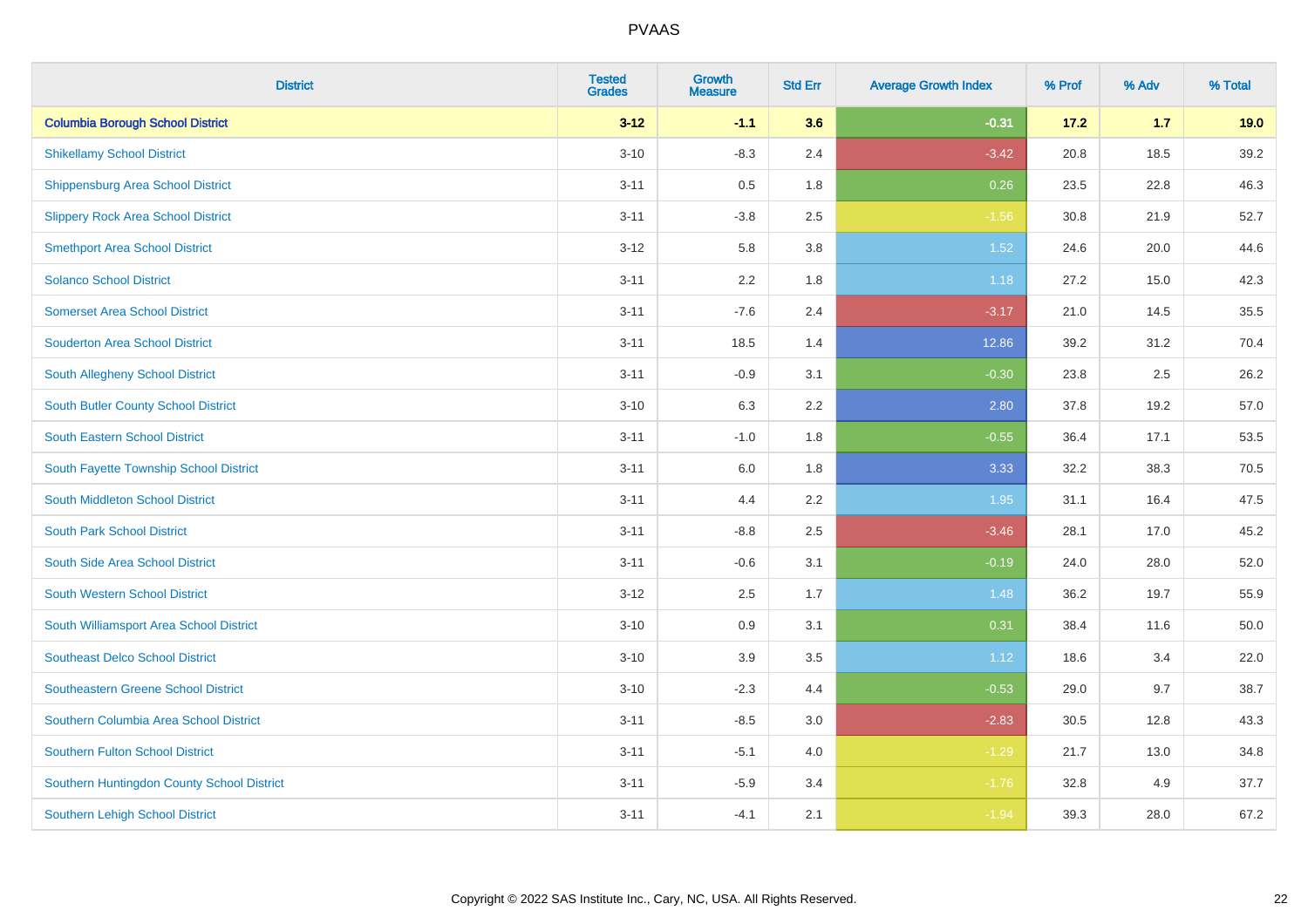| <b>District</b>                              | <b>Tested</b><br><b>Grades</b> | <b>Growth</b><br><b>Measure</b> | <b>Std Err</b> | <b>Average Growth Index</b> | % Prof | % Adv   | % Total |
|----------------------------------------------|--------------------------------|---------------------------------|----------------|-----------------------------|--------|---------|---------|
| <b>Columbia Borough School District</b>      | $3 - 12$                       | $-1.1$                          | 3.6            | $-0.31$                     | 17.2   | $1.7$   | 19.0    |
| Southern Tioga School District               | $3 - 11$                       | $-0.1$                          | 2.8            | $-0.03$                     | 26.3   | 10.3    | 36.6    |
| <b>Southern York County School District</b>  | $3 - 11$                       | 15.5                            | 1.8            | 8.48                        | 37.6   | 29.2    | 66.8    |
| <b>Southmoreland School District</b>         | $3 - 11$                       | $-12.5$                         | 3.1            | $-4.04$                     | 33.3   | 15.5    | 48.8    |
| <b>Spring Cove School District</b>           | $3 - 11$                       | 9.1                             | 2.4            | 3.77                        | 31.8   | 25.4    | 57.1    |
| <b>Spring Grove Area School District</b>     | $3 - 11$                       | 3.9                             | 2.0            | 1.90                        | 30.0   | 23.0    | 53.0    |
| <b>Springfield School District</b>           | $3 - 11$                       | 1.2                             | 1.7            | 0.69                        | 31.8   | 25.2    | 56.9    |
| <b>Springfield Township School District</b>  | $3 - 11$                       | $-3.9$                          | 3.1            | $-1.27$                     | 37.2   | 30.8    | 68.1    |
| <b>Spring-Ford Area School District</b>      | $3 - 11$                       | 16.6                            | 1.2            | 14.02                       | 30.4   | 45.3    | 75.7    |
| <b>State College Area School District</b>    | $3 - 11$                       | 24.5                            | 1.3            | 18.59                       | 31.9   | 46.9    | 78.8    |
| <b>Steel Valley School District</b>          | $3 - 11$                       | 11.1                            | 3.3            | 3.33                        | 34.8   | 10.1    | 44.9    |
| <b>Steelton-Highspire School District</b>    | $3 - 11$                       | $-5.3$                          | 3.2            | $-1.65$                     | 13.9   | 0.0     | 13.9    |
| <b>Sto-Rox School District</b>               | $3 - 10$                       | $-7.0$                          | 3.5            | $-1.99$                     | 3.2    | $0.0\,$ | 3.2     |
| <b>Stroudsburg Area School District</b>      | $3 - 11$                       | 7.5                             | 1.6            | 4.70                        | 30.4   | 18.3    | 48.7    |
| <b>Sugar Valley Rural Charter School</b>     | $3 - 11$                       | $-3.6$                          | 3.7            | $-0.98$                     | 10.3   | 0.0     | 10.3    |
| <b>Sullivan County School District</b>       | $3 - 10$                       | 2.5                             | 4.3            | 0.58                        | 43.6   | 7.7     | 51.3    |
| <b>Susq-Cyber Charter School</b>             | $9 - 11$                       | $-3.2$                          | 5.8            | $-0.54$                     | 23.8   | 4.8     | 28.6    |
| <b>Susquehanna Community School District</b> | $3 - 11$                       | $-4.5$                          | 3.8            | $-1.19$                     | 31.9   | 8.8     | 40.7    |
| Susquehanna Township School District         | $3 - 12$                       | 3.9                             | 2.7            | 1.45                        | 19.0   | 13.1    | 32.0    |
| <b>Susquenita School District</b>            | $3 - 11$                       | $-5.9$                          | 2.6            | $-2.28$                     | 30.6   | 13.9    | 44.4    |
| <b>Tacony Academy Charter School</b>         | $3 - 11$                       | $-12.9$                         | 3.3            | $-3.90$                     | 8.6    | 1.4     | 10.0    |
| <b>Tamaqua Area School District</b>          | $3 - 12$                       | 6.5                             | 2.4            | 2.72                        | 34.3   | 17.5    | 51.8    |
| <b>Tech Freire Charter School</b>            | $9 - 11$                       | 0.7                             | 2.5            | 0.27                        | 3.6    | 0.0     | 3.6     |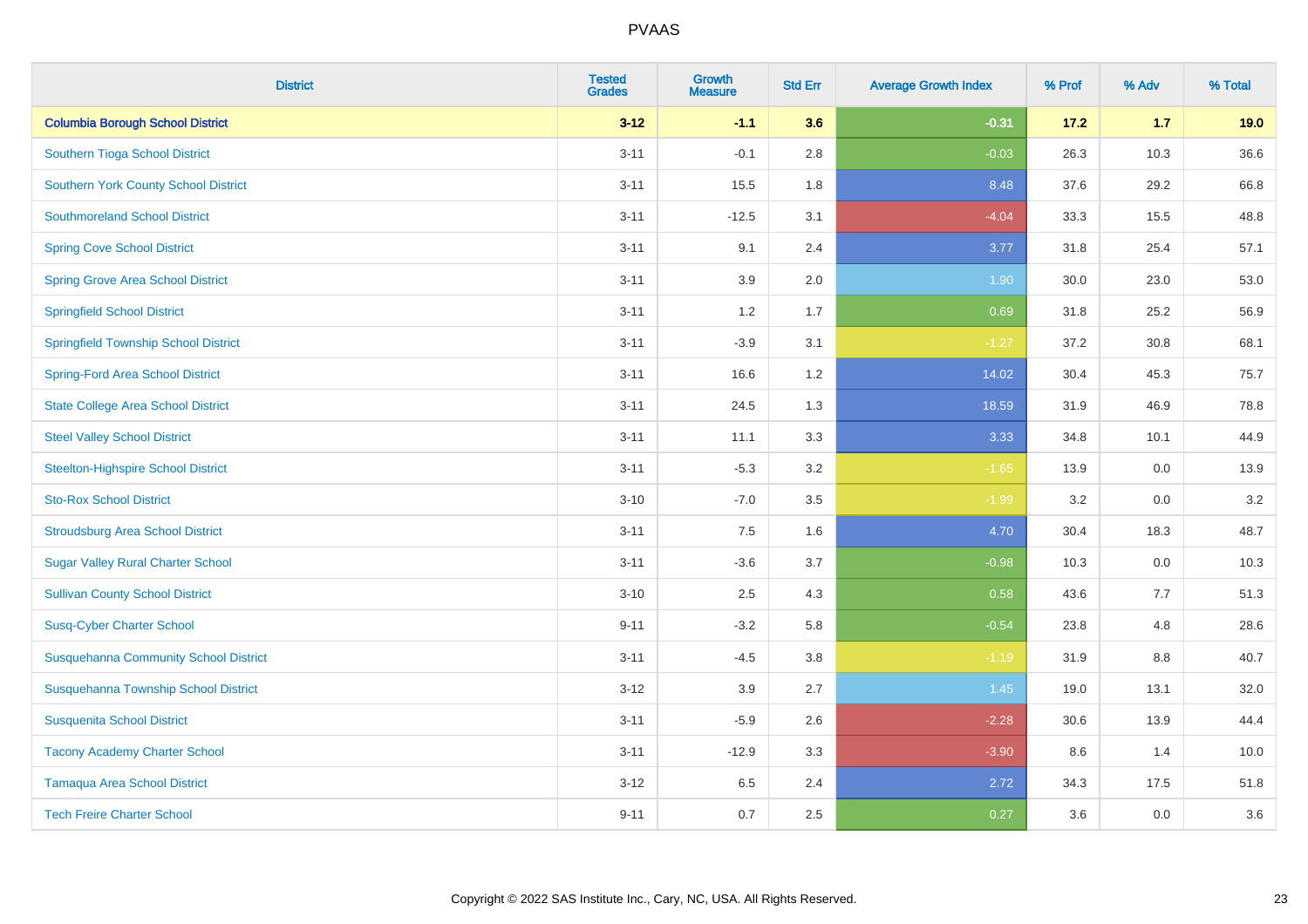| <b>District</b>                               | <b>Tested</b><br><b>Grades</b> | <b>Growth</b><br><b>Measure</b> | <b>Std Err</b> | <b>Average Growth Index</b> | % Prof | % Adv   | % Total |
|-----------------------------------------------|--------------------------------|---------------------------------|----------------|-----------------------------|--------|---------|---------|
| <b>Columbia Borough School District</b>       | $3 - 12$                       | $-1.1$                          | 3.6            | $-0.31$                     | 17.2   | $1.7$   | 19.0    |
| <b>Tidioute Community Charter School</b>      | $3 - 11$                       | 0.8                             | 4.4            | 0.19                        | 18.1   | 6.9     | 25.0    |
| <b>Titusville Area School District</b>        | $3 - 11$                       | $-5.0$                          | 2.5            | $-1.98$                     | 26.5   | 6.8     | 33.3    |
| <b>Towanda Area School District</b>           | $3 - 11$                       | $-4.0$                          | 2.6            | $-1.52$                     | 24.8   | 9.9     | 34.8    |
| <b>Tredyffrin-Easttown School District</b>    | $3 - 10$                       | 8.7                             | 2.4            | 3.57                        | 35.2   | 35.8    | 71.0    |
| <b>Trinity Area School District</b>           | $3 - 11$                       | $-8.7$                          | 1.8            | $-4.87$                     | 20.9   | $9.8\,$ | 30.8    |
| <b>Tri-Valley School District</b>             | $3 - 10$                       | $-2.7$                          | 3.9            | $-0.69$                     | 31.0   | 9.5     | 40.5    |
| <b>Troy Area School District</b>              | $3 - 10$                       | $-4.7$                          | 3.2            | $-1.46$                     | 22.8   | 16.5    | 39.2    |
| <b>Tulpehocken Area School District</b>       | $3 - 12$                       | 1.0                             | 4.9            | 0.20                        | 11.5   | 23.1    | 34.6    |
| <b>Tunkhannock Area School District</b>       | $3 - 11$                       | 1.4                             | 2.0            | 0.71                        | 29.8   | 18.1    | 47.9    |
| <b>Turkeyfoot Valley Area School District</b> | $3-12$                         | $-15.4$                         | 5.8            | $-2.66$                     | 3.8    | 3.8     | $7.6$   |
| <b>Tuscarora School District</b>              | $3 - 11$                       | 13.4                            | 2.2            | 6.20                        | 37.1   | 26.3    | 63.4    |
| <b>Tussey Mountain School District</b>        | $3 - 12$                       | $-13.0$                         | 3.3            | $-3.93$                     | 11.1   | 3.2     | 14.3    |
| <b>Twin Valley School District</b>            | $3 - 12$                       | $-3.2$                          | 1.9            | $-1.68$                     | 38.8   | 19.8    | 58.6    |
| <b>Tyrone Area School District</b>            | $3-12$                         | 29.2                            | 2.3            | 12.86                       | 36.6   | 29.1    | 65.7    |
| <b>Union Area School District</b>             | $3 - 11$                       | $-6.5$                          | 3.8            | $-1.70$                     | 30.6   | 12.2    | 42.9    |
| <b>Union City Area School District</b>        | $3 - 12$                       | $-8.7$                          | 3.3            | $-2.59$                     | 29.7   | 10.9    | 40.6    |
| <b>Union School District</b>                  | $3 - 12$                       | 2.5                             | 3.7            | 0.69                        | 17.9   | 10.4    | 28.4    |
| <b>Uniontown Area School District</b>         | $3 - 11$                       | $-2.8$                          | 3.1            | $-0.91$                     | 31.7   | 7.3     | 39.0    |
| <b>Unionville-Chadds Ford School District</b> | $3 - 11$                       | 15.8                            | 1.7            | 9.12                        | 31.2   | 48.0    | 79.2    |
| <b>United School District</b>                 | $3 - 11$                       | 6.3                             | 3.3            | 1.89                        | 38.8   | 16.3    | 55.0    |
| <b>Universal Audenried Charter School</b>     | $9 - 11$                       | $-3.8$                          | 2.5            | $-1.53$                     | 3.0    | $0.5\,$ | 3.5     |
| <b>Upper Adams School District</b>            | $3 - 11$                       | 0.9                             | 2.5            | 0.37                        | 33.0   | 17.0    | 50.0    |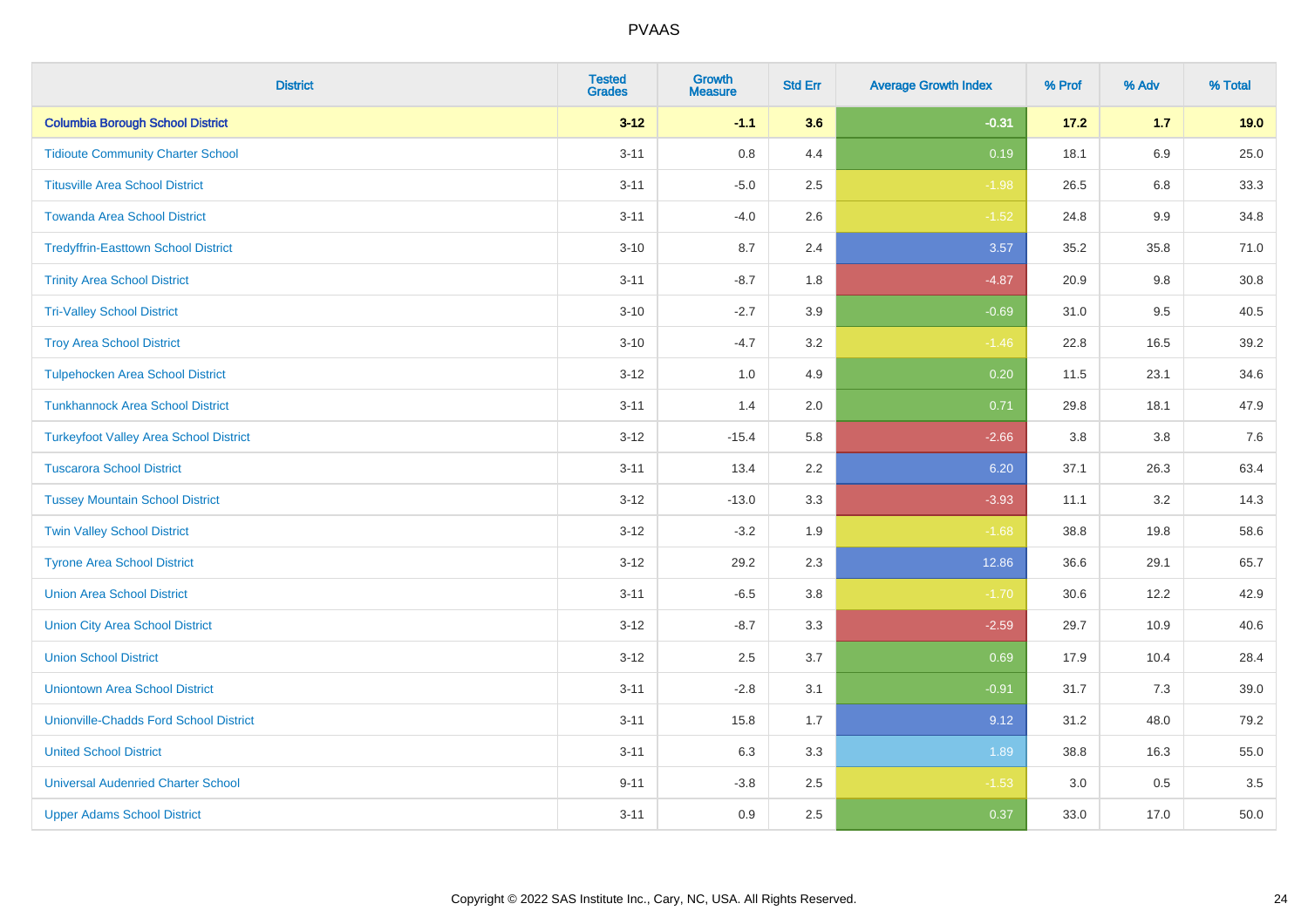| <b>District</b>                                | <b>Tested</b><br><b>Grades</b> | <b>Growth</b><br><b>Measure</b> | <b>Std Err</b> | <b>Average Growth Index</b> | % Prof | % Adv | % Total |
|------------------------------------------------|--------------------------------|---------------------------------|----------------|-----------------------------|--------|-------|---------|
| <b>Columbia Borough School District</b>        | $3 - 12$                       | $-1.1$                          | 3.6            | $-0.31$                     | 17.2   | $1.7$ | 19.0    |
| <b>Upper Darby School District</b>             | $3 - 12$                       | 11.2                            | 1.4            | 8.28                        | 23.8   | 11.8  | 35.6    |
| Upper Dauphin Area School District             | $3 - 11$                       | 16.5                            | 5.1            | 3.26                        | 37.5   | 26.8  | 64.3    |
| <b>Upper Dublin School District</b>            | $3 - 12$                       | 2.1                             | 1.8            | 1.19                        | 34.7   | 30.0  | 64.7    |
| <b>Upper Merion Area School District</b>       | $3 - 11$                       | 14.0                            | 2.0            | 7.15                        | 34.4   | 32.6  | 67.0    |
| <b>Upper Moreland Township School District</b> | $3 - 11$                       | 1.1                             | 2.0            | 0.56                        | 24.8   | 26.6  | 51.3    |
| <b>Upper Perkiomen School District</b>         | $3 - 11$                       | 5.7                             | 1.9            | 3.04                        | 25.4   | 19.9  | 45.4    |
| <b>Upper Saint Clair School District</b>       | $3 - 11$                       | 13.8                            | 1.8            | 7.86                        | 32.2   | 44.5  | 76.7    |
| Urban Pathways 6-12 Charter School             | $6 - 11$                       | $-4.1$                          | 5.7            | $-0.72$                     | 0.0    | 0.0   | $0.0\,$ |
| <b>Valley Grove School District</b>            | $3 - 10$                       | $-4.0$                          | 5.5            | $-0.72$                     | 68.4   | 15.8  | 84.2    |
| <b>Valley View School District</b>             | $3 - 11$                       | 9.3                             | 2.2            | 4.18                        | 26.6   | 23.1  | 49.7    |
| <b>Wallenpaupack Area School District</b>      | $3 - 11$                       | 8.8                             | 2.1            | 4.28                        | 28.5   | 18.9  | 47.4    |
| <b>Wallingford-Swarthmore School District</b>  | $3 - 10$                       | 5.0                             | $2.2\,$        | 2.25                        | 33.3   | 37.1  | 70.4    |
| <b>Warren County School District</b>           | $3 - 11$                       | $-0.1$                          | 1.6            | $-0.06$                     | 26.7   | 9.7   | 36.4    |
| <b>Warrior Run School District</b>             | $3 - 11$                       | 10.5                            | 2.7            | 3.86                        | 34.1   | 16.8  | 50.9    |
| <b>Warwick School District</b>                 | $3 - 11$                       | 21.7                            | 1.8            | 11.76                       | 27.7   | 36.3  | 64.0    |
| <b>Washington School District</b>              | $3 - 11$                       | $-15.9$                         | 2.9            | $-5.44$                     | 12.9   | 1.7   | 14.7    |
| <b>Wattsburg Area School District</b>          | $3 - 11$                       | 1.0                             | 2.7            | 0.36                        | 20.4   | 12.4  | 32.7    |
| <b>Wayne Highlands School District</b>         | $3 - 11$                       | 22.5                            | 2.5            | 9.16                        | 33.8   | 40.4  | 74.2    |
| <b>Waynesboro Area School District</b>         | $3 - 12$                       | $3.0\,$                         | 1.8            | 1.67                        | 26.0   | 23.5  | 49.5    |
| <b>Weatherly Area School District</b>          | $3 - 11$                       | $-5.8$                          | 4.0            | $-1.44$                     | 32.1   | 8.9   | 41.1    |
| <b>Wellsboro Area School District</b>          | $3 - 11$                       | $-6.3$                          | 3.0            | $-2.08$                     | 24.4   | 13.4  | 37.8    |
| <b>West Allegheny School District</b>          | $3 - 12$                       | 8.6                             | 2.0            | 4.34                        | 37.3   | 27.2  | 64.5    |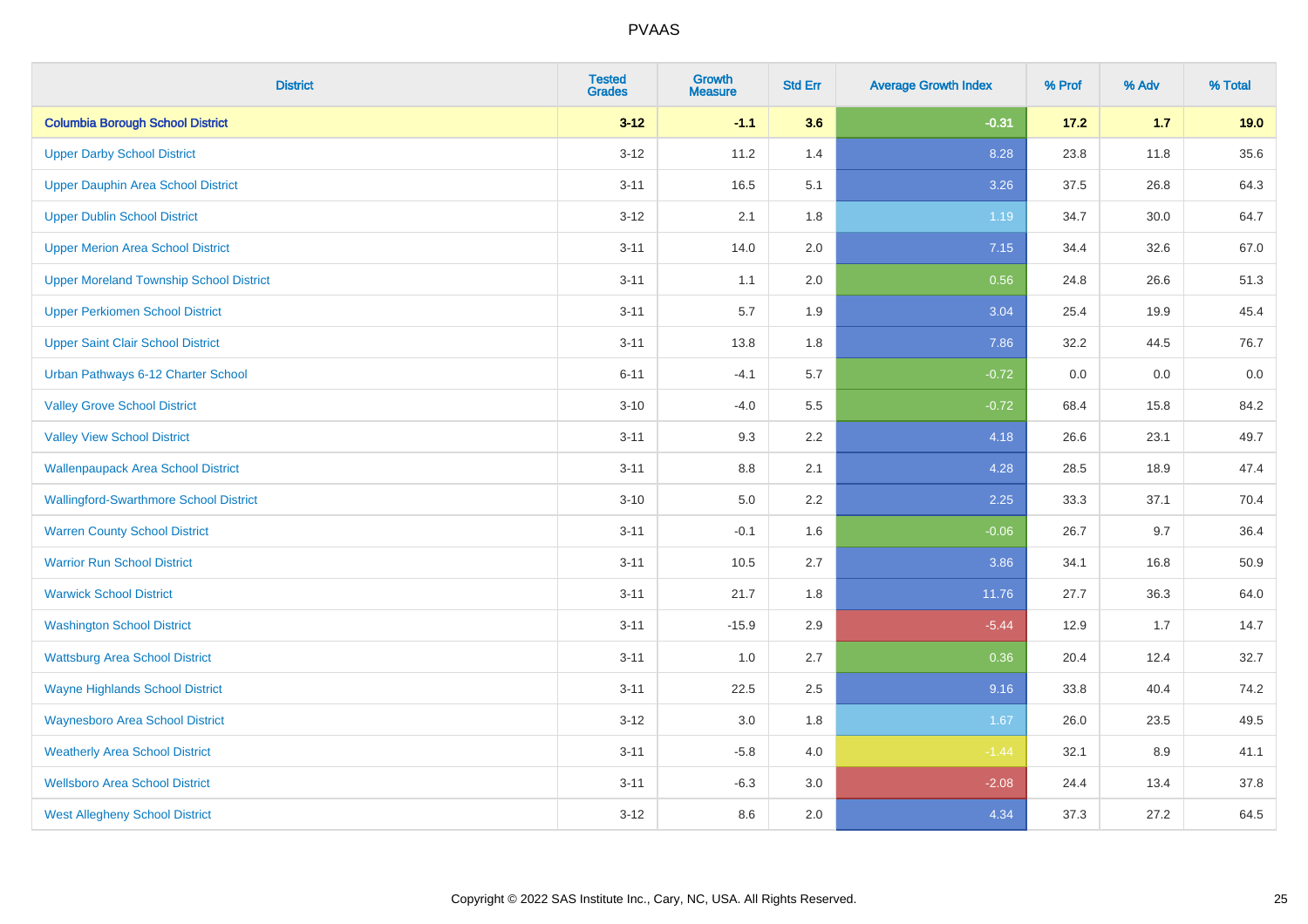| <b>District</b>                                 | <b>Tested</b><br><b>Grades</b> | <b>Growth</b><br><b>Measure</b> | <b>Std Err</b> | <b>Average Growth Index</b> | % Prof | % Adv | % Total |
|-------------------------------------------------|--------------------------------|---------------------------------|----------------|-----------------------------|--------|-------|---------|
| <b>Columbia Borough School District</b>         | $3 - 12$                       | $-1.1$                          | 3.6            | $-0.31$                     | 17.2   | $1.7$ | 19.0    |
| <b>West Branch Area School District</b>         | $3 - 11$                       | 17.0                            | 3.3            | 5.20                        | 47.1   | 19.1  | 66.2    |
| <b>West Chester Area School District</b>        | $3 - 11$                       | $-2.1$                          | 1.2            | $-1.83$                     | 36.4   | 23.2  | 59.6    |
| <b>West Greene School District</b>              | $3 - 11$                       | $-8.1$                          | 3.9            | $-2.08$                     | 31.0   | 11.9  | 42.9    |
| West Jefferson Hills School District            | $3 - 11$                       | 1.9                             | 1.9            | 0.99                        | 34.8   | 27.3  | 62.1    |
| <b>West Middlesex Area School District</b>      | $3 - 10$                       | $-7.4$                          | 3.5            | $-2.11$                     | 32.0   | 9.6   | 41.6    |
| <b>West Mifflin Area School District</b>        | $3 - 12$                       | $-11.9$                         | 2.5            | $-4.77$                     | 15.9   | 4.0   | 19.9    |
| <b>West Perry School District</b>               | $3 - 11$                       | 11.0                            | 2.3            | 4.76                        | 26.9   | 20.5  | 47.4    |
| <b>West Shore School District</b>               | $3 - 12$                       | 2.2                             | 1.3            | 1.68                        | 31.8   | 15.2  | 47.1    |
| <b>West Side CTC</b>                            | $9 - 10$                       | $-32.0$                         | 3.9            | $-8.16$                     | 5.9    | 0.0   | 5.9     |
| <b>West York Area School District</b>           | $3 - 12$                       | $-9.8$                          | 2.7            | $-3.57$                     | 21.9   | 10.9  | 32.8    |
| <b>Western Beaver County School District</b>    | $3 - 11$                       | $-9.3$                          | 4.2            | $-2.20$                     | 45.1   | 3.9   | 49.0    |
| <b>Western Wayne School District</b>            | $3 - 11$                       | 3.6                             | 2.6            | 1.39                        | 30.8   | 16.2  | 47.0    |
| <b>Westinghouse Arts Academy Charter School</b> | $9 - 10$                       | $-6.0$                          | 3.3            | $-1.81$                     | 20.2   | 8.9   | 29.1    |
| <b>Westmont Hilltop School District</b>         | $3 - 11$                       | $-1.0$                          | 2.8            | $-0.36$                     | 33.3   | 14.7  | 48.0    |
| <b>Whitehall-Coplay School District</b>         | $3 - 11$                       | 11.8                            | 1.7            | 7.06                        | 32.3   | 21.7  | 54.0    |
| <b>Wilkes-Barre Area School District</b>        | $3 - 11$                       | $-12.4$                         | 2.4            | $-5.18$                     | 14.2   | 3.7   | 17.9    |
| <b>William Penn School District</b>             | $3 - 12$                       | 7.0                             | 1.9            | 3.61                        | 14.0   | 7.2   | 21.3    |
| <b>Williams Valley School District</b>          | $3 - 11$                       | 2.6                             | 3.7            | 0.69                        | 17.0   | 5.1   | 22.0    |
| <b>Williamsburg Community School District</b>   | $3 - 11$                       | $-16.9$                         | 4.1            | $-4.14$                     | 22.4   | 0.0   | 22.4    |
| <b>Williamsport Area School District</b>        | $3 - 11$                       | $-11.7$                         | 1.4            | $-8.29$                     | 18.2   | 10.5  | 28.7    |
| Wilmington Area School District                 | $3 - 11$                       | 11.1                            | 3.3            | 3.37                        | 29.8   | 26.2  | 56.0    |
| <b>Wilson Area School District</b>              | $3 - 11$                       | $-0.3$                          | 2.4            | $-0.12$                     | 35.4   | 14.6  | 50.0    |